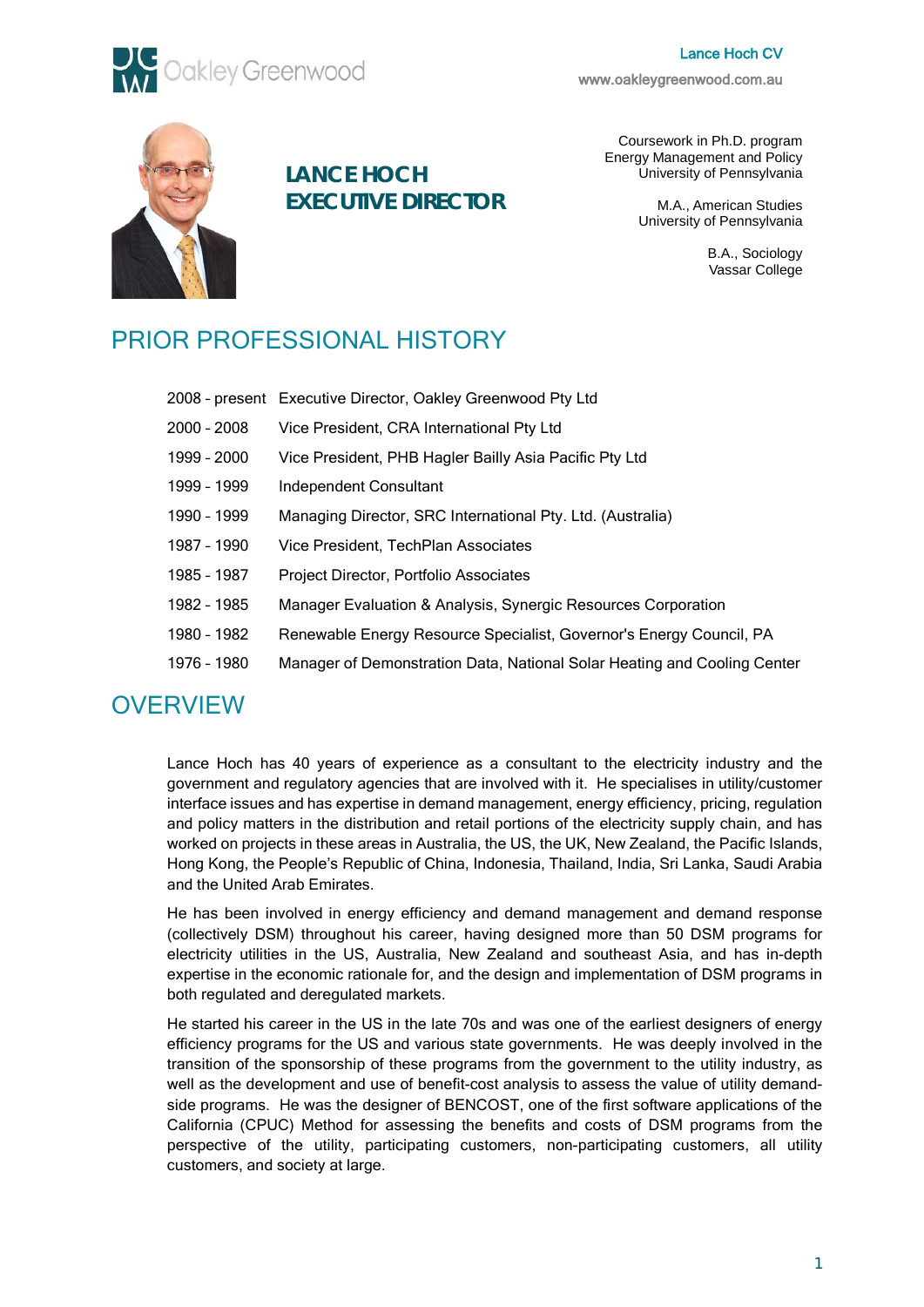**AV** Oakley Greenwood

He moved to Australia in 1990 when the State Electricity Commission of Victoria announced that it was going to fund an AUD50 million DSM program, and he became one of the primary designers of DSM programs under that umbrella. When the Australian electricity industry was unbundled, privatised and de-regulated, he assisted in developing mechanisms by which utility demand-side activities could be incorporated within the new industry and market design. He provided advice on similar matters in the re-design of New Zealand's electricity industry and market.

Here, in addition to his involvement in DSM, he has been involved in many the studies of the potential benefits of the deployment of interval metering and advanced metering infrastructure (AMI) that have been undertaken in Australia. In these studies, he has assessed the benefits of these systems to the distribution network, the wholesale market, and consumers. He has expertise in the assessment of the operational benefits AMI can provide to the distribution system and has also assessed the potential for these systems to support innovative and more costreflective price signals, customers' reactions to and acceptance of those price signals, and their potential for assisting in increased levels of demand response that provide benefits to both the electricity system and electricity end-users.

He has considerable experience in the development of 'standard offer' retail electricity tariffs and related topics. He directed a review of the effectiveness of retail competition in Victoria for the AEMC, and has played a key role in assignments for AEMO (and its predecessor, NEMMCO), MCE, and a number of the jurisdictional electricity distribution companies and national and new entrant electricity retailers. He directed the work required to set the notified price (standard tariff) for small electricity users in Queensland for the first three years of FRC in that state, and contributed to the review and setting of regulated retail prices in two other jurisdictions.

Lance has also provided pricing advice to several electricity retailers and has planned and managed market surveys of competitive retail electricity market offers for residential customers for several electricity retailers and the AEMC. He has also participated in several distribution price determinations.

He has also participated in several studies that have assessed the benefits and costs of full retail contestability and the various approaches for implementing this major reform to the electricity market. In these assignments he has been particularly involved in considerations concerning the implications of market design and objectives for the relative advantages, disadvantages and costs of fully metered approaches and load profiling approaches, as well as the overall benefits and costs of full retail competition.

# RELEVANT EXPERIENCE

# Development of Policy Mechanisms and Programs to Support and Evaluate DM, Energy Efficiency and Renewables in the Wholesale and Retail Portions of the Electricity Value Chain

# *Cost Benefit Assessment of the Demand Response Mechanism*

Lance led a project that was commissioned by the Commonwealth Department of Industry to conduct a cost-benefit assessment of the Demand Response Mechanism (DRM) that had been proposed as part of the AEMC's Power of choice review. The review included:

- **D** individual and group interviews with different categories of stakeholders, including retailers, distributors, third-party demand-side aggregators, individual (large) energy users and industry representative groups;
- **D** bottom-up assessment of the incremental amount of demand response that could become available due to the DRM;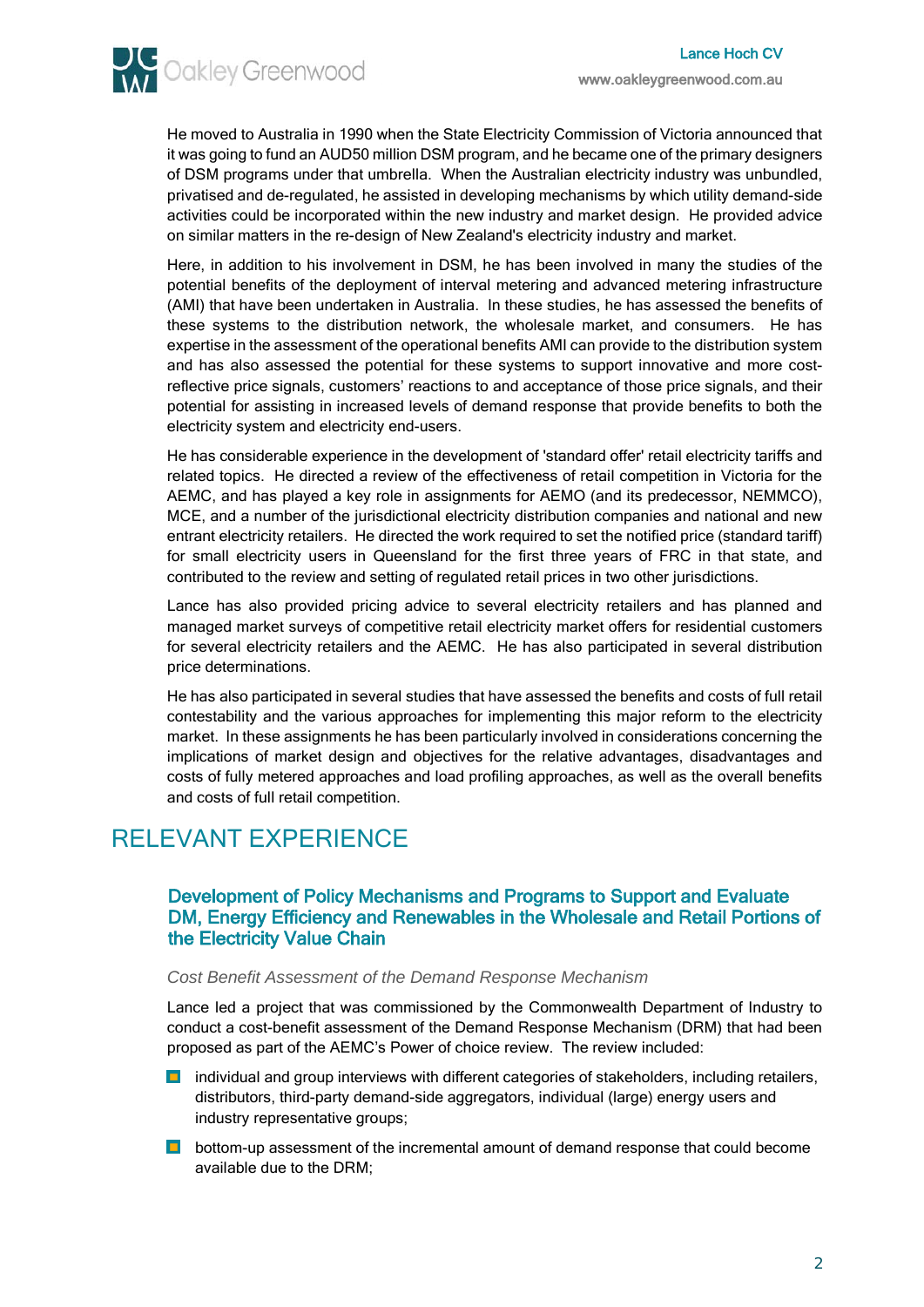**AV** Oakley Greenwood

- **D** wholesale electricity market simulation modelling to assess the impact of the DRM on wholesale market price;
- **E** estimation of the impact of the change in wholesale price on retail electricity prices;
- **D** review of the information provided by retailers, distributors and AEMO regarding the costs that would be required to their IT systems to implement and administer the DRM; and
- **Quantification of the overall costs and benefits of the proposed DRM.**

On the basis of the findings, which showed that the DRM was not cost-justified based on the wholesale prices that pertained at the time and were forecast to pertain into the future, the study recommended that the DRM be introduced on a small-scale to provide real-world information on its potential impacts and the costs that would actually be incurred by market participants. This recommendation was also made so that the mechanism would have been trialled and able to more fully implemented and ramped up in the event that wholesale market conditions warranted.

#### *Policy Options for Putting Downward Pressure on Electricity Prices*

Led a study for a consortium composed of the Australian Industry Group, Brotherhood St Laurence, CHOICE and the Energy Efficiency Council that sought to identify policy initiatives that could put downward pressure on electricity prices in response to the significant price increases that occurred between roughly 2009 and 2012. The study identified a total of 19 options across the various parts of the electricity supply chain. The sponsoring organisations put forward a joint set of policy proposals drawing on our report. Mr Hoch assisted the consortium in presenting their proposals to various state and Commonwealth officials as well as a senate Committee that had been convened to consider this issue my then Prime Minister Julia Gillard.

#### *Incorporation of Peak Demand in the Design of a National Energy Savings Initiative*

For the Commonwealth Department of Climate Change and Energy Efficiency (DCCEE) co-led a project that identified and assessed alternatives that could be incorporated within the design of a National Energy Savings Initiative (NESI) to reduce the potential for measures undertaken in the program to reduce annual or seasonal system load factors and therefore place upward pressure on average electricity prices. The project also involved considerations or whether peak demand reductions should be incorporated within the energy efficiency reward mechanism or treated as a separate obligation, and if so, on what party that obligation should be placed.

#### *Peer Review of the Modelling of the Impact of a National Energy Savings Initiative on Distribution System Peak Demand*

For the Commonwealth Department of Climate Change and Energy Efficiency (DCCEE), provided peer review of the modelling of the impact that a national Energy Savings Initiative would be likely to have on the peak demands of the distribution systems within the NEM.

#### *Stocktake and Assessment of Energy Efficiency Measures and Policies that Impact on or Seek to Integrate with the NEM*

Led a team of consultants in this assignment, which was part of the AEMC's Power of Choice (DSP3) Review. The project involved reviewing the impacts, costs and benefits of four Australian white certificate and other energy efficiency programs: the Victorian Energy Efficiency Target (VEET), the NSW Energy Saving Scheme (ESS), the South Australian Residential Energy Efficiency Scheme (REES), and the Commonwealth's Energy Efficiency Opportunities (EEO) program. In addition, between 8 and 10 international programs that use targets and/or obligations on electricity market participants to implement energy efficiency and demand reduction measures are also being reviewed.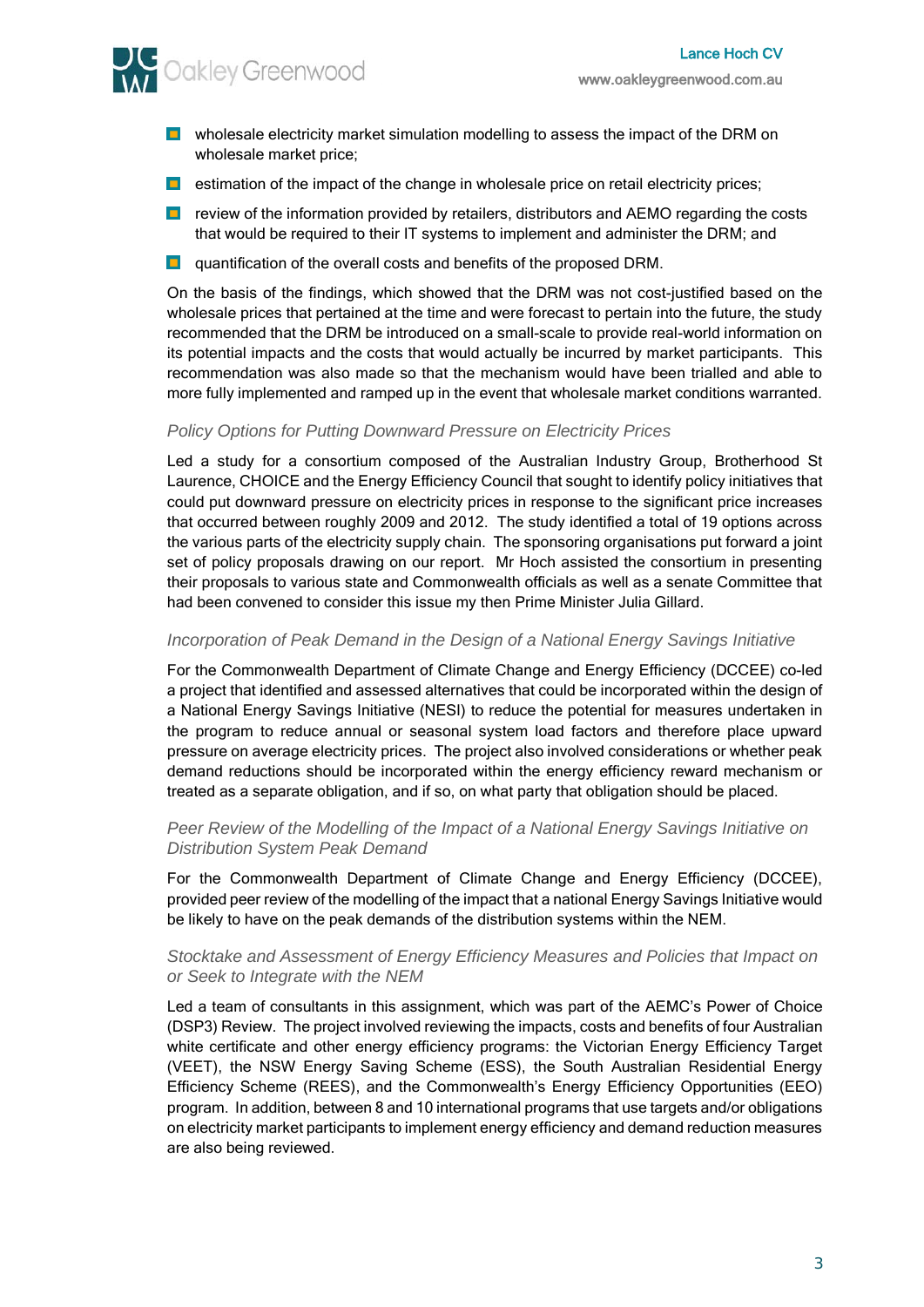Based on the findings of these reviews, the project also identified and recommended a best practice model for the design and governance of energy efficiency measures/policies that seek to promote efficient investment in and use of DSP in the electricity market.

# *Impact of the NSW Energy Savings Scheme on Peak Demand*

Served at the lead technical consultant on this study, which was commissioned by the NSW Office of Environment and Heritage (OEH) to estimate how large an impact energy efficiency technologies (referred to as EEMs in the study) installed under the NSW Energy Savings Scheme could have on peak demand electricity infrastructure requirements. OEH used the results in assessing the potential value of, and possible policy mechanisms for, incentivising reductions in peak demand.

Two approaches were used to assess the peak demand reductions and consequent benefits from the widespread adoption of EEMs:

- **D** static analysis, based on the long-run average incremental cost of electricity infrastructure
- **n** market modelling.

For both analyses, a group of 16 EMMs were identified from existing research. In the static analysis, the technical potential of these EEMs was estimated in terms of:

- **annual energy savings**
- **ight** impact on summer peak demand
- $\blacksquare$  impact on winter peak demand
- $\Box$  installed cost and likely useful life, and
- $\Box$  the number of facilities (i.e., households or businesses) in which it would be technically feasible to implement the measure.

These measures of potential were then used to estimate the cost-effectiveness of each measure as a means of replacing electricity infrastructure and the magnitude of the potential benefit available from each measure and all of the measures in aggregate.

Both analyses found that the selected EEMs have very significant technical potential for reducing the amount of electricity infrastructure needed to meet peak demand.

#### *Assessment of the Impact of the CPRS on the Generation Sector*

For the National Generators Forum, assessed the impact of the Government's proposed CPRS on the generation sector. The analysis included consideration of the Renewable Energy Target and forecast the generation and energy mix that would result from these policy settings over the period to 2050, and quantified the financial and dispatch impact on different types of generation plant.

# *Funding Level for the Sustainable Energy Fund*

Served as Project Director and assessed the potential for incremental energy efficiency improvements and associated greenhouse gas emission reductions in New South Wales, and the portion of this that could be achieved by the Sustainable Energy Fund, a mechanism initiated by the state government to encourage energy efficiency and environmental improvement projects. Based on the results obtained, Mr. Hoch prepared recommendations for the level of funding that would optimise the workings of the Fund. Subsequently, the New South Wales Government authorised the funding level recommended by Mr. Hoch. The name of the organization administering the funds was subsequently changed to the Sustainable Energy Development Authority (SEDA).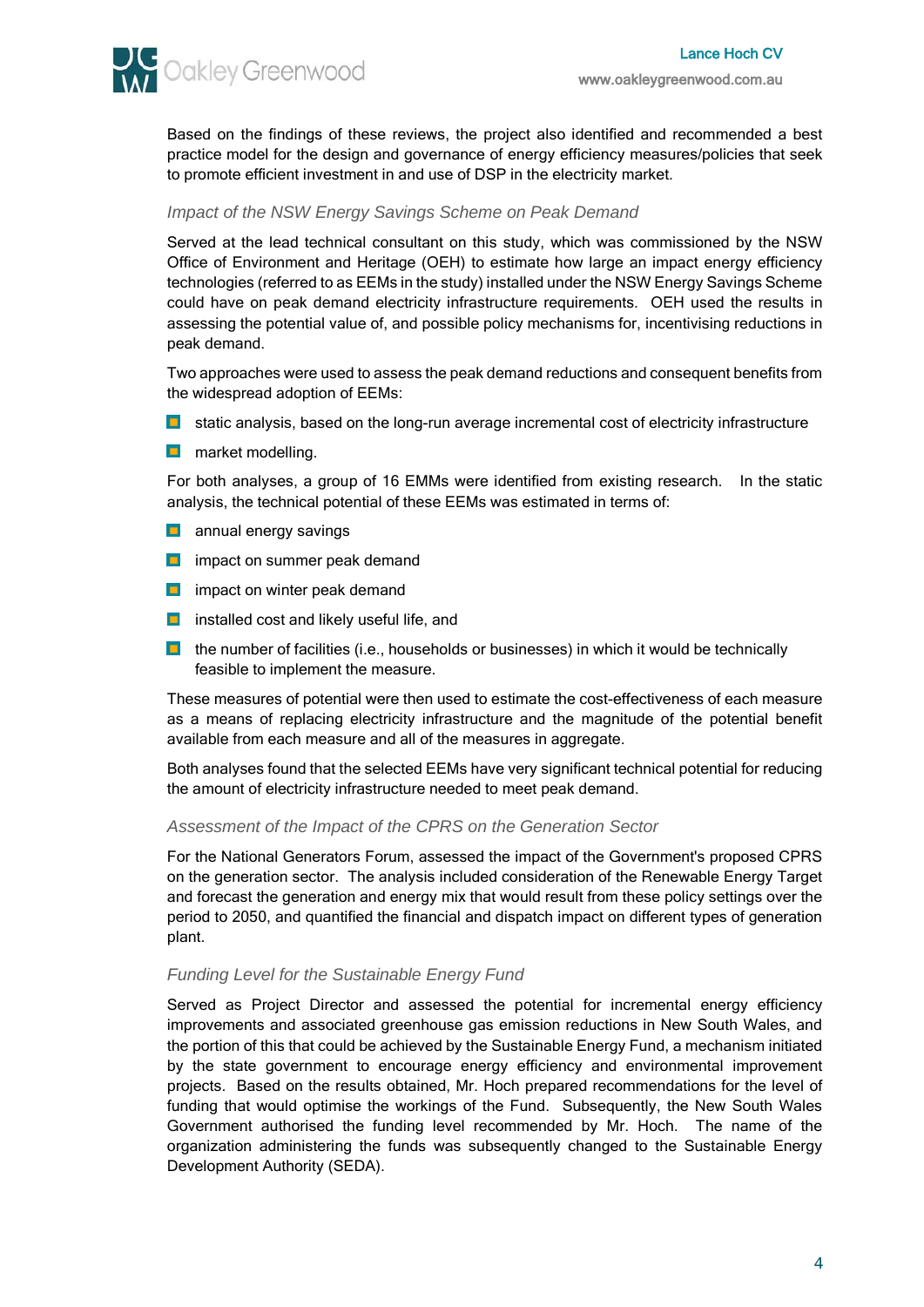

# *New Zealand's Energy Saver Fund*

Assisted the New Zealand Energy Efficiency and Conservation Authority (EECA) in developing the Energy Saver Fund (ESF), which provided funding for energy efficiency projects proposed by energy utilities, community groups, government agencies and the private sector. Funds were disbursed through a series of five competitive bid cycles. In his role as the lead architect of the ESF:

- **Developed the rationale on which Government approved five-year funding for the ESF as the** preferred means for providing a transitional policy to encourage energy efficiency as market mechanisms matured in the deregulated electricity market;
- **D** Worked with a group of diverse stakeholders from the electricity and gas industries, environmental groups, and consumer advocacy groups to develop the broad design of the Fund and its operating parameters;
- **Designed all aspects of the operation of the Fund including eligibility requirements of bidders** and projects, scoring parameters by which bids would be scored and funds disbursed, communication and outreach efforts to inform potential bidders of the opportunity and provide a basic level of assistance to interested bidders, development of an electronic bid package that provided a standardised bid format and allowed automated bid scoring; and
- **Assisted in reviewing and scoring bids in the first three cycles in the program.**

# *Forecast of Take-up in NSW's Solar Bonus Scheme*

Assisted EnergyAustralia in forecasting the level of take-up of residential photovoltaic systems that would occur within its service area in response to the NSW Government's original 60C/kWh gross feed-in tariff, and its revised 20c/kWh program. Metrics of interest included number of systems installed and energy generated. These data were used by EnergyAustralia to estimate the impact of the payments it would be called upon to make to participating customers under the program (and which originally were to be recovered in distribution charges), and the costs it would incur in administering the program.

#### *Assessment of the Potential for Renewable Energy Generation*

For an international generation company, participated in an assessment of the resource potential and regulatory environment associated with the development of renewable electricity generation facilities. The project investigated potential in eight Asia Pacific countries: Singapore, PRC, Philippines, Japan, Australia, New Zealand, Korea and Thailand. Other CRA offices assessed countries in North America and the Caribbean. Mr. Hoch was responsible for the assessment of the Philippines.

# *Assessment of Barriers to Take-up of Solar Hot Water*

For the South Australia Office of Energy Planning, Renewable Energy Working Group, Mr Hoch conducted a conjoint analysis to assess specific barriers and obstacles acting as impediments to the increased market penetration of solar water heaters. He also devised an incentive package and implementation plan to cost effectively reduce these barriers and significantly increase the penetration of solar hot water heaters.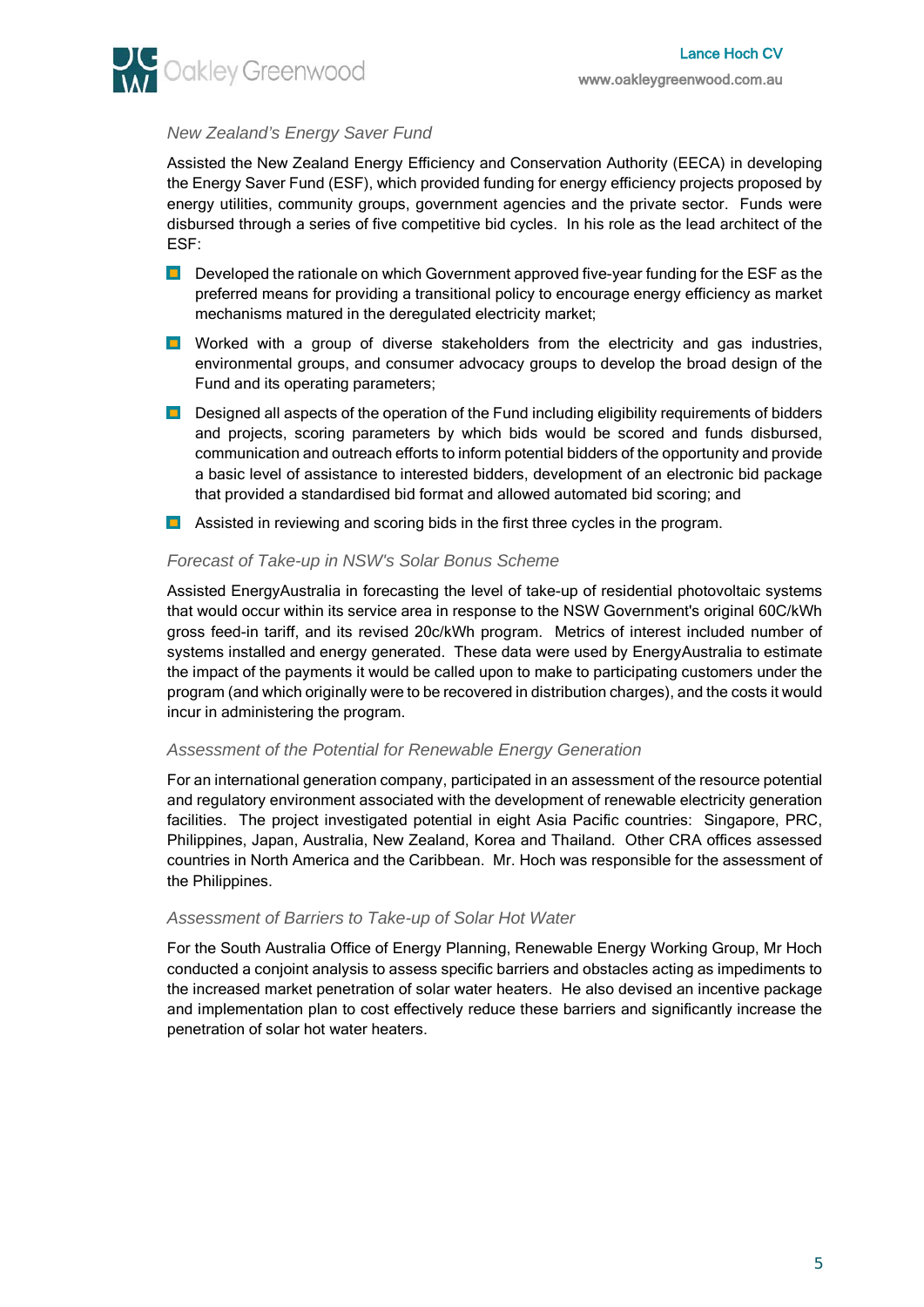

*Development of the Technical Basis for a National Commercial Building Code for Australia*

As Project Director, Mr. Hoch directed a multi-phase project which included assessment of costeffective energy efficiency opportunities in new commercial construction and refurbishment by building type, development of the technical basis for a national commercial energy building code, cost-benefit analysis to determine the optimal stringency level for the code, and identification of the most promising institutional arrangements for further development and implementation of the code.

# *Framework for the Evaluation of Demand-Side Management, Renewable Energy and Energy Conservation Programs*

The Victorian Government's Energy Efficiency Strategy called for the development of an evaluation plan that could be carried out by each of the individual energy authorities in the State. For the Department of Manufacturing & Industry Development (DMID), Mr Hoch reviewed current evaluation activities and developed the methodological approaches and processes required to meet the needs of a consistent portfolio-wide evaluation framework. He also produced an Evaluation Framework and Implementation Guidebook, and conducted training for DMID staff.

# *Evaluation of the Greenhouse Challenge Program*

Served as the Project Director in an assignment for the Australian Greenhouse Office to evaluate the Greenhouse Challenge Program, the flagship of Australia's National Greenhouse Strategy. Key areas in which Mr. Hoch was involved include: investigation of free-rider and free-driver impacts, assessment of key program delivery successes and failures, assessment of remaining and untapped market potential, and the development of recommendations for improvements in program marketing and delivery.

# *Reserve Capacity for Synergy*

Led a consulting team that designed all aspects of the Peak Demand Saver Program for Synergy Energy (formerly Western Power). The program was developed after a shortfall in gas energy supply forced a 5-hour brownout in Perth in 2005. The Peak Demand Saver program, which was developed, marketed and delivered within 6 months, signed up 91 MW of interruptibility and delivered over 85% of this capacity on the two times it was called the following summer. On the strength of this performance, Synergy continued the program for the following two years as part of its means of meeting its capacity obligation to the IMO.

# *Pool Pass-Through with DSM Product as an Alternative for South Australian Grace Period Customers*

Lance assisted an electricity retailer in developing a product aimed at small commercial and industrial customers in South Australia (SA) who were facing the end of the Grace Period Tariff at a time when the market was offering few alternatives. The product featured spot-market price pass-through with assistance in identifying and deploying demand reductions to mitigate the impact of price excursions. The product allowed the retailer to participate in the SA market at a time when contract cover was virtually unavailable, and provided customers with a realistic alternative to the default tariff and available contract offers.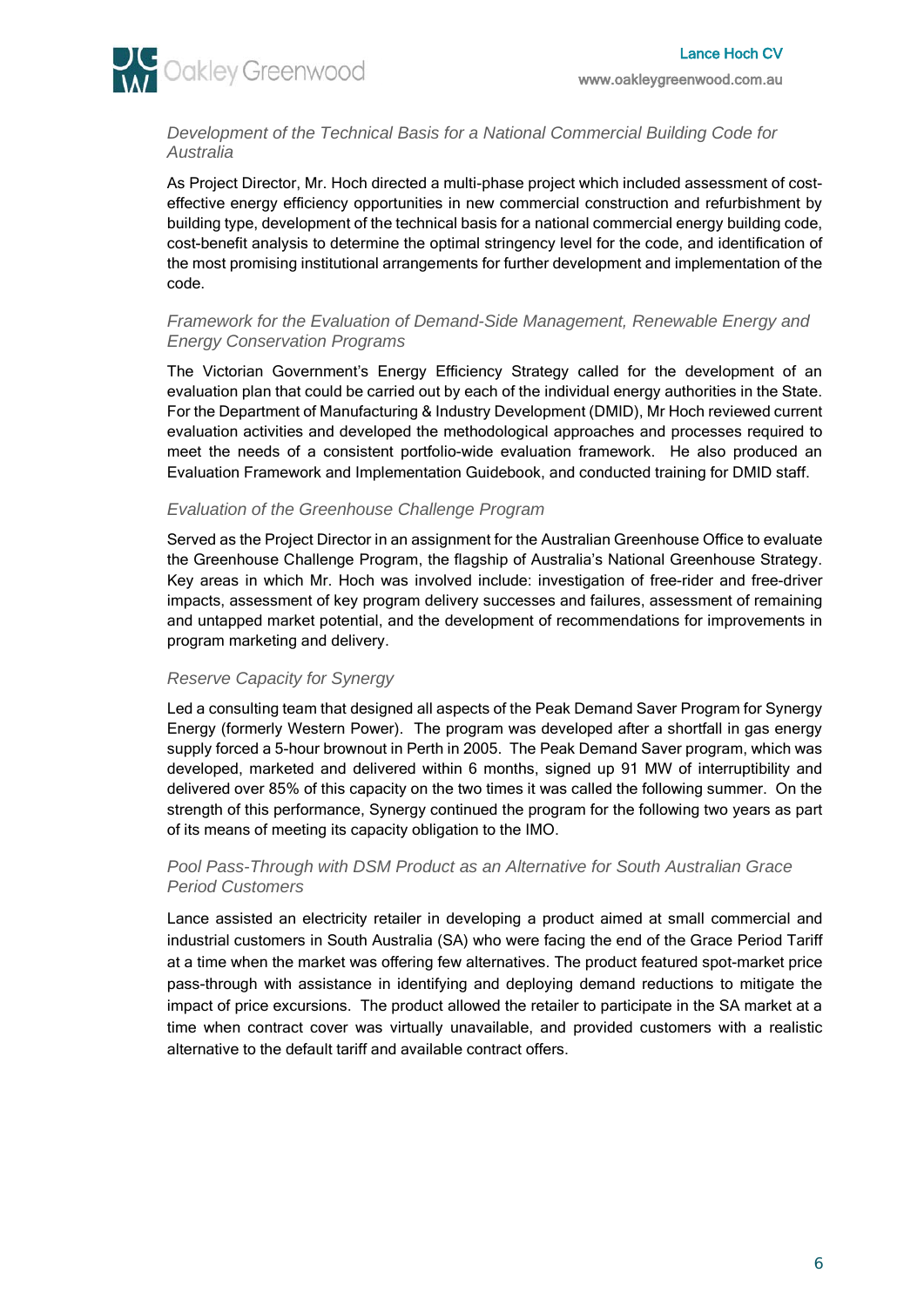

# *Demand Response Cooperative*

Assisted a Victoria (Australia) electricity retailer to establish a demand-response cooperative. The program was a good example of the extent of initiative that an electricity retailer will take regarding demand-side activities when they address strategic and commercial objectives of importance to the company. In this case, the retailer recognised that demand-side initiatives can deliver financial, customer satisfaction, market differentiation and customer attraction benefits. Specific activities undertaken included:

- **ID** Identifying the most promising customer types to target, and recruiting customers for a trial program;
- Developing all program pricing strategies and operational parameters;
- Developing program marketing materials and training in-house staff in their use; and
- **Advising the retailer on how best to structure the program to ensure its ability to meet the** requirements that are likely to be developed regarding demand-side bidding and ancillary services.

# *Addressing the 'Top End' Problem*

For the National Electricity Code Authority, assessed the retailers use of customer demand response as a physical hedge against high spot prices, and the degree to which changes in market rules might improve the potential for demand response in addressing the "top end" problem.

# *Value of Demand Response in the NEM*

Led a major assignment for the International Energy Agency (IEA) which assessed the value of demand response in the NEM in terms of its effect on wholesale market price (both super-peak and weighted average price), system reliability (in terms of unserved energy levels), capacity and energy generation mix and associated system capex requirements, and market power. The analysis was undertaken under assumptions of least-cost planning and market bidding, and revealed that the benefits of demand response under market bidding conditions were actually larger than those that accrue in a least-cost planning environment.

# *Value of Demand Response to Victoria*

Led a study for VENCorp, the Victoria government entity charged with assessing the match of electricity supply and demand within the state, which provided early indications of the potential for demand response to reduce pool price excursions (including consideration of the observed bidding behaviour of NEM generators), and thereby put downward pressure on energy prices to all customers.

# *Development of a Whole of Business DM Strategy for Integral Energy*

Developed a whole-of-business DSM strategy for Integral Energy. Network and retail uses for DSM were assessed to identify those that could be combined in a manner and with a message that would be consistent with the company's overall brand positioning. Ten strategic initiatives were identified as providing overall value to the company on a whole-of-business basis, with four being selected for prioritised implementation. Applicable program designs were also explored, as were enabling regulatory mechanisms.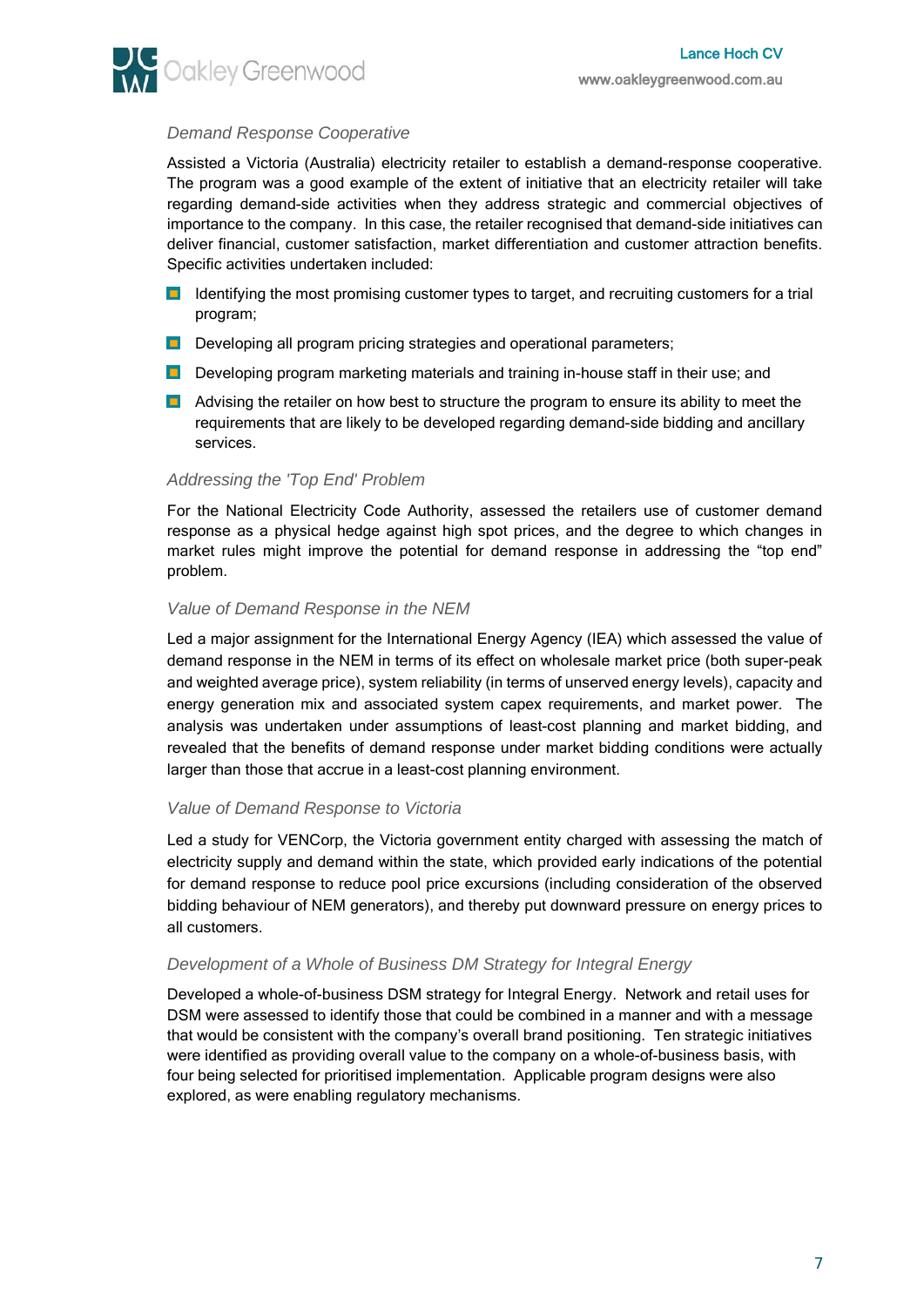

# *Demand Response Potential*

Estimated the amount of demand response that could be engendered through active utility promotion of interruptible load arrangements the Victorian Electricity Distribution Businesses. Specific topics addressed in the study included identification of most likely customer types to participate in such an initiative based on end-uses, design of a variety of incentive arrangements to induce participation in interruptible load arrangement, conduct of a set of in-person interviews with a sample of customers from these customer groups to better estimate the amount of demand response that is technically available and that is likely to come forward in response to the various incentives, extrapolation of survey results to the state as a whole, and recommendations to the Victorian Electricity Distribution Companies regarding the role they could play in providing this capability.

#### *Adequacy of Demand Response*

- **E** Significantly contributed to a study conducted for the National Grid Management Council investigating the adequacy and likely impact of the Grid protocol in producing demand response to price signals from distribution companies and end-use customers. The study, undertaken with ACiL Economics, included in-depth interviews with industry decision makers, a review of overseas experience and computer modelling.
- **For the National Electricity Code Authority, assessed the current use of customer demand** response on the part of electricity retailers as a physical hedge against high spot prices, and the degree to which changes in market rules might improve the potential for demand response in addressing the "top end" problem. In an earlier project for NECA, conducted a review of the extent to which Australian electricity retailers are offering interruptible load arrangements to end-use customers, their motivations for doing so, and the specific commercial arrangement of these offers. Comparisons to activities and market conditions in the UK and the US were also investigated.

# *Magnitude and Potential Benefits of Demand Response*

For VENCorp, directed a study that assessed the magnitude of demand response (DR) currently available in Victoria, identified the specific impediments hindering deployment of additional DR, estimated the incremental amount that could be deployed if the barriers could be removed, and provided recommendations regarding actions that the Victorian Government could undertake, consistent with NEM principles, to mitigate the barriers identified. The study also provided a preliminary assessment of the potential impact of DSP on spot prices in Victoria.

# **Demand Management for Networks**

# *AEMC Strategic Priorities and DSP3*

Assisted Ausgrid in responding to the issues raised in the AEMC's Strategic Priorities Discussion Paper regarding demand response, including the development of an incentive mechanism for networks to take a more proactive role in developing demand response capability.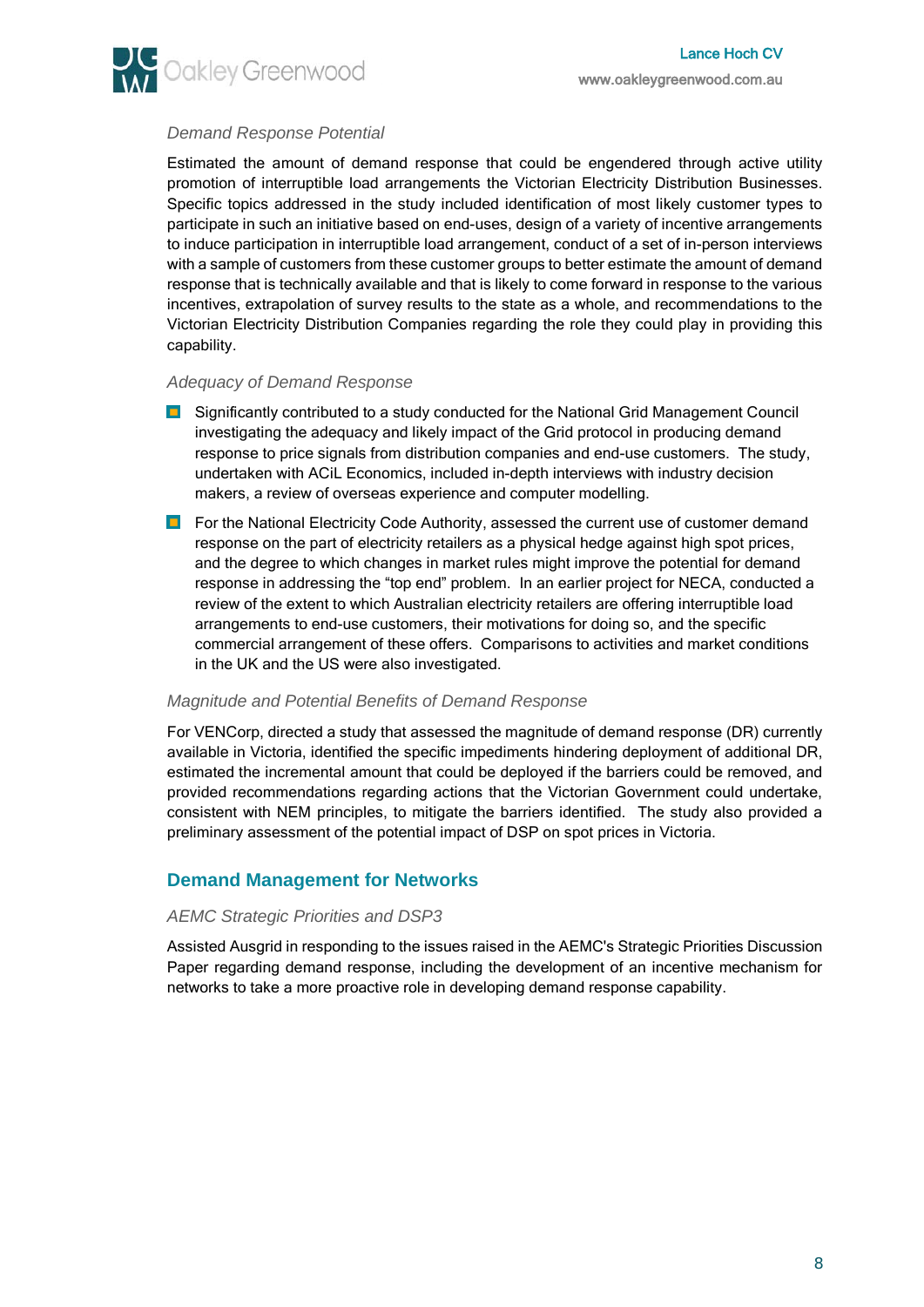

*Assessment of the Potential for Demand Management to Reduce Capital Expenditure Requirements of ETSA Utilities – ESCOSA*

Led a major assignment for the Essential Services Commission of South Australia (ESCOSA), the state's independent electricity regulator, which demonstrated that demand-side management strategies – including technology promotions and pricing initiatives – could have a meaningful impact on the utility's need for capital. Based on the study's results, ESCOSA intends to provide approximately A\$15 million over the next five years to enhance the utility's capabilities in demand management, including the conduct of load research to establish an information base for demand-side planning, and the design and implementation of up to a half dozen demand-side programs aimed at deferring the need for capital expenditures on low load factor system augmentations.

# *Statewide Network DM Strategy*

Conducted a major study jointly funded by the Queensland electricity network businesses (Powerlink, Energex and Ergon Energy) to develop a statewide strategy for DM focussed on delivering network and customer benefits. The recommendations of the study were accepted by the state government, and have served as the basis for the DM programs that were undertaken subsequently by both Energex and Ergon Energy, and that continue until the present time, including the \$114 million in DM programs that Energex proposed in its most recent price determination and which were approved by the AER.

# *Engagement of Non-Network Support for TransGrid*

Served as the lead consultant to TransGrid in implementing the largest non-network procurement ever undertaken in Australia, and one of the largest in the world. This assignment included development of the Request for Proposals and associated technical information, the criteria and scoring method used in evaluating the proposals, and the contractual instrument through which TransGrid contracted for demand response from demand-side aggregators.

# *Development of DSP Capabilities for Transpower*

Assisted Transpower in New Zealand in implementing a pilot and a trial program to test the potential of demand-side resources to defer augmentation or reduce hours or load at risk in the years immediately preceding augmentation. Also developed the criteria for evaluating the proposals and assisted in evaluating the proposals received. Served as the principal consultant in developing the contract under which the successful aggregators of DSP were engaged by Transpower. That contract has served as the model for the development of the company's Grid Support Contract.

# *Integrated Planning Process for Sydney Electricity*

Led the development of an Integrated Planning Process for Sydney Electricity (now Ausgrid). The objective of this thorough-going revision to the distribution business' planning process was to include consideration of the potential of beyond-the-meter technologies and usage changes as means for meeting aggregate consumer demand on a localised level at least cost.

The exercise involved interviews and facilitated workshops with personnel from a range of departments within the business including: forecasting, network planning, network operations, asset management and pricing. These workshops identified:

- **D** the responsibilities and key objectives/concerns of each of the groups within the overall planning process
- $\Box$  the current planning processes used by each of the groups and the timeline on which they are carried out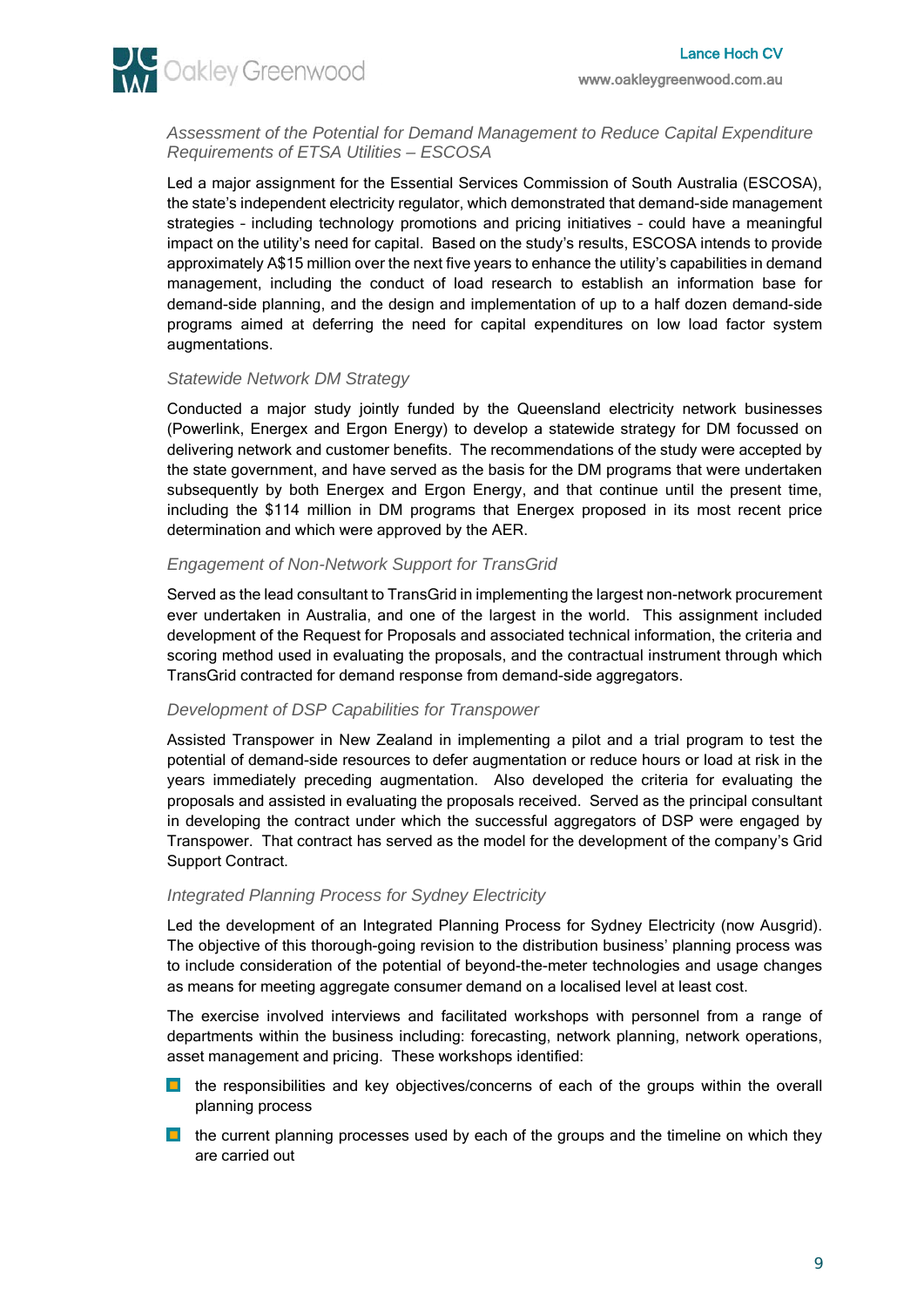**AV** Oakley Greenwood

 $\Box$  the flow of information between the groups; that is, what did each group need from the others to undertake its work, and what did each group provide to the others

With these processes and objective clearly defined, he worked with each of the groups and across all of the groups to identify how the consideration of beyond-the-meter technologies and usage changes could be incorporated.

The output was a re-designed planning process that was adopted by the business, and served as the foundation for its establishment of one of the first demand-side planning groups in the electricity distribution sector, and Ausgrid continues to be one of the most active distribution businesses in the demand-side planning and implementation. Interestingly, the Sydney Electricity staff member that headed the initial demand-side planning group is now the Manager of Network Planning overall.

#### *Impact of Embedded Generation on System Stability*

For NEMMCO, led two projects that estimated the potential impacts of the simultaneous (even if not co-ordinated) deployment of large volumes of demand response and embedded generation (including renewables) on the stability of the power system. This included estimation of the quantity of these resources likely to emerge in the next 5 to 10 years in each NEM region.

#### *Demand Management for Beaudesert – SEQEB*

Served as one of the main contributors to a project that designed a set of demand management programs to assist the Southeast Queensland Electricity Board (SEQEB) defer three different network capacity augmentation projects that were being driven by peak demand growth.

The program was successful in deferring the need for capital investment for over three years. This saved the company a significant amount of money during those three years and sustained improvement in its financial performance by improving the network system load factor.

# *Review of DSM Options for EnergyAustralia*

Directed a study that reviewed the case for demand-side management by electricity distribution utilities, and assessed the applicability of a range of DSM program designs and DSM technologies to EnergyAustralia's needs.

# *Managing Peak Demand Growth*

Was one of the principal consultants that assisted Integral Energy in assessing and trailing a set of pricing and demand-side options for managing very high growth in peak demand (and corresponding reductions in load factor) in Integral Energy's network service area. Initial work documented that (a) the growth in peak demand was attributable almost entirely to the growth in penetration and use of air conditioning in the residential and small commercial sectors, and (b) due to the current tariff structure, there was a cross subsidy of approximately A\$100 million per year from non-air-conditioning residential customers, who tend to be smaller users with lower incomes, to customers with air-conditioning. Subsequent steps involved development of an enduse demand forecasting model and capability for the utility, load research and conditional demand analysis to populate the model, and the development and trailing of a set of pricing and demand management options that can help control peak demand growth and reduce the cross subsidy.

#### *Demand Management Opportunities in the Northern Rivers Area*

Managed a project in which a Demand Management survey of the Northern Rivers area was conducted. Project sponsors included Pacific Power (the generator), Transgrid (the transmission company), the New South Wales Office of Energy, Northern Rivers Electricity (NRE, the distributor), and the New South Wales Independent Pricing and Regulatory Tribunal (IPART).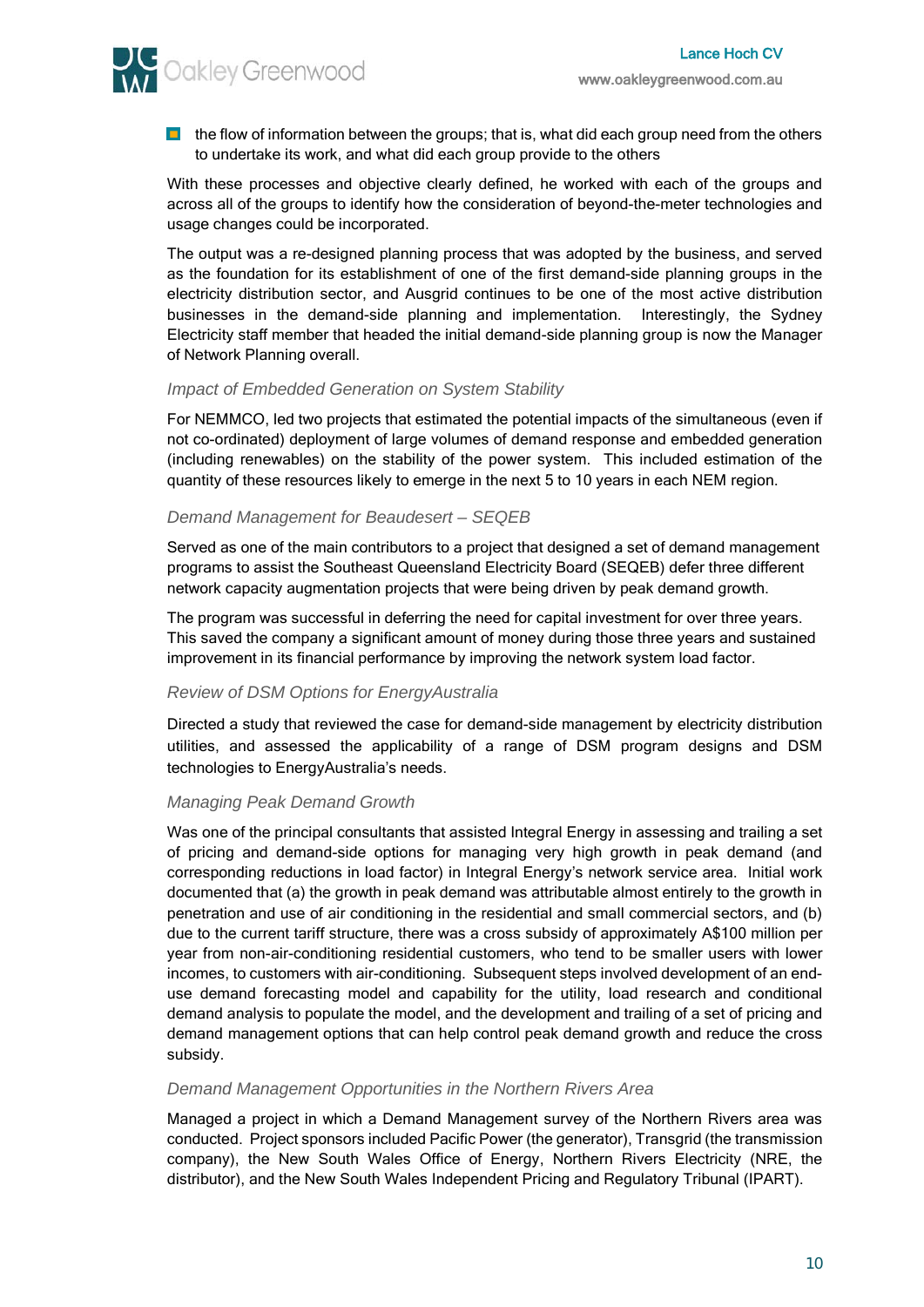

As part of the study, Mr. Hoch analysed the financial impact of demand management on the various levels of the utility industry (e.g., generator, transmission company, and distribution network) under several different revenue regulation regimes. One was the then-current rate of return approach. Another was a full revenue cap, and the third was a partial revenue cap. Results revealed that the full revenue cap would produce the most effective financial incentive to the distribution entity to conduct DSM. Based on these results, IPART adopted a revenue cap as the economic basis for regulation of the state's electricity distribution utilities.

# **AMI and Smart Grid – Benefits and Costs, Pricing Trials and Impacts on Peak Demand**

# *Re-baselining of the AMI Program Benefits*

For the Victoria Department of Economic Development, Jobs, Transport and Resources, Lance recently played a major role in re-baselining the benefits anticipated in the Victorian rollout of smart electricity meters. The re-baselining updates the values used for key parameters that are outside the control of the Vic government and the distribution businesses that carried out the deployment. These include parameters such as wholesale electricity price. Benefits based on the wholesale electricity price were originally calculated on the forecast of wholesale prices that existed at the time the original benefit cost assessment was undertaken. Changes in the actual wholesale price as compared to the forecast cannot be controlled by the Vic government and therefore result in windfall benefit gains or losses for the program. Re-baselining removes this effect and allows better understanding of the degree to which the performance of the parties responsible for the rollout contributed to the anticipated benefits being realised.

#### *Development of a Performance Management Framework for the VIC AMI Program*

For the Victoria Department of Economic Development, Jobs, Transport and Resources, Lance recently played a major role in designing and delivering a software tool to be used by the Vic government responsible for the AMI rollout in managing the realisation of the benefits anticipated from the program. The tool identifies the degree to which each benefit is tracking anticipated benefit realisation, the reasons for over- or under-achievement, and the risks associated with achieving forecast benefit levels. This can then be used by program office management in prioritising resources and activities to those benefit areas that offer the best opportunity for maximising program benefits given past performance and future prospects.

#### *Implications of the National Metering Framework for WA*

Currently leading a project for the WA Public Utilities Office that is assessing the issues and risks associated with the state's potential transition to the national metering framework. The most relevant issues in WA's case are the facts that (a) the state government wants to reduce or cease its involvement as the funder of electricity infrastructure to reduce the call of the sector on state budget resources, and (b) the small end of the electricity market has not yet been opened to retail competition and is currently served by a single, government-owned incumbent retail business. Full retail competition is scheduled to be introduced in WA's retail electricity market at about the same time the national framework would introduce metering competition, and this confluence could pose a significant threat to the ability of new entrant retailers to operate in the market and therefore to the effectiveness of competition overall.

*Potential impact of proposed national metering competition arrangements for Victoria's AMI program*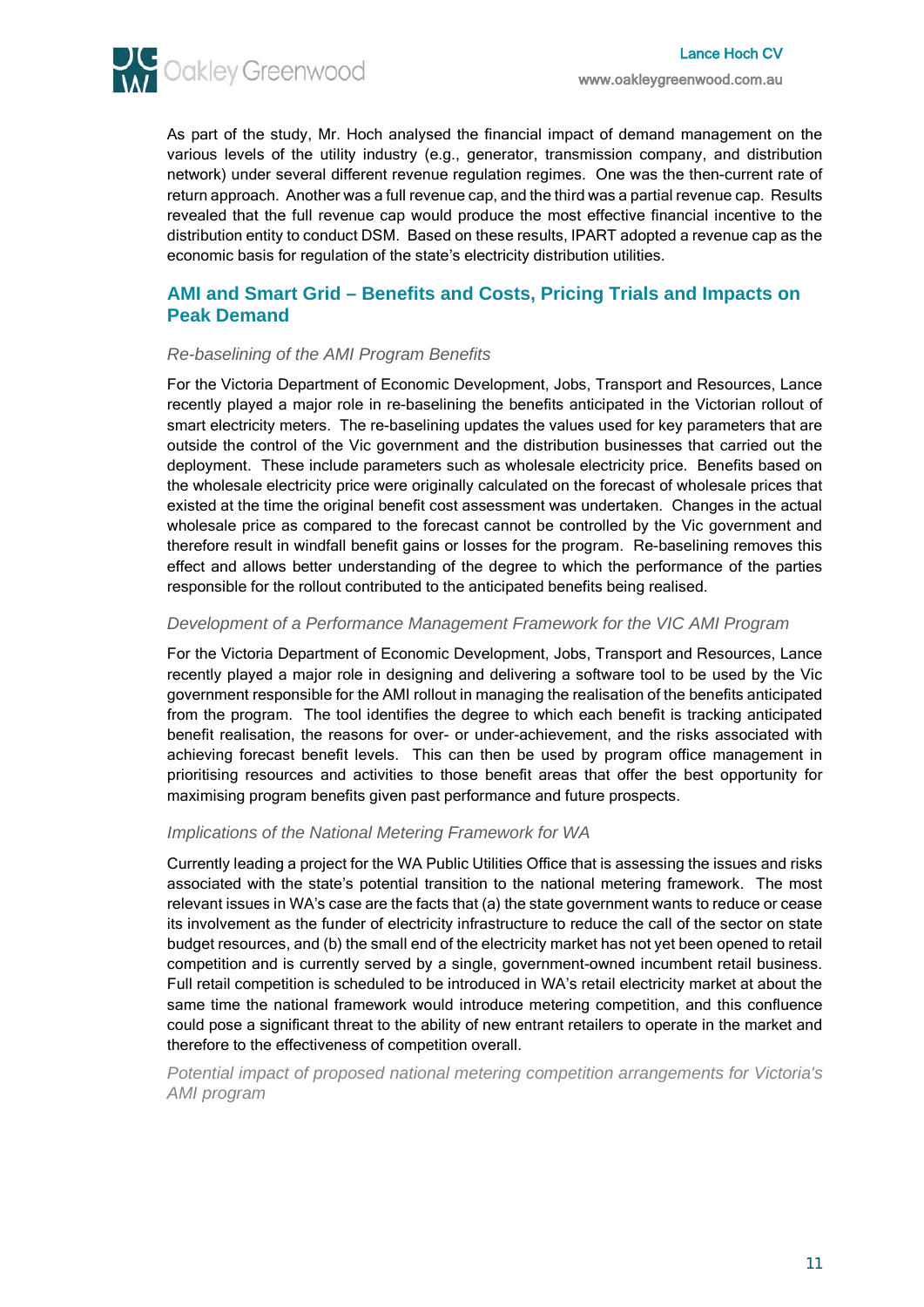

In 2015 led a project that assessed the potential impact of the introduction of competition in the provision of electricity meters and separately, the delivery of associated required and optional metering data services. The main issue in this regard was that the metering competition framework that is currently the subject of a Rule change proposal was designed in large measure to increase the deployment of smart metering in the small end of the electricity sector. By contrast, this has already been universally delivered in Victoria – where the primary issue involves the ability to make more effective use of the functionality of the meters, which is primarily an access issue rather than one of infrastructure deployment.

#### *Assessment of the Benefits Realised in Victoria's AMI Program through 2014*

For the Victorian Department of Economic Development, Jobs, Transport and Resources led an assessment of the benefits realised through the end of 2014 due to the mandated roll-out of smart meters to small electricity customers in Victoria. This included development of a model that could be used by the Department in future years to continue benefit tracking, and identification of the key issues and risks likely to affect future realisation of AMI benefits and the actions that Government could take to address and mitigate those risks.

### *Facilitation of a Stakeholder Workshop on the Benefits and Deployment of Smart Meters*

Lance served as the co-planner and facilitator of a full-day workshop for stakeholders in the Vic smart meter rollout. The workshop was held about two years into the deployment period at which point a number of problems including poor consumer and community reaction were evident. The workshop included consumer representative groups, electricity distributors, electricity retailers, third party electricity service providers, government officials and electricity market body representatives. The workshop addressed the following topics:

- $\blacksquare$ The perspective of each of the groups regarding what the purpose and benefits of the rollout were and their perceptions of how well the rollout had addressed the concerns of each group and the benefits anticipated (and the problems encountered)
- **D** What each group thought a successful outcome would look like five years from now
- **D** What steps were needed to transition from where things were at that time to that successful point
- **T** The role and actions each of the groups could take to assist with that transition.

#### *Costs and benefits of a new and replacement policy for NSMP-compliant AMI meters*

Led a project in 2013 for the Environment and Sustainable Development Directorate of the ACT government in which he assessed the cost and benefits of requiring all meters installed in new and replacement situations to be compliant with the with the Smart Meter Infrastructure Minimum Functionality Specification (SMIMFS), as published by the Council of Australian Governments Standing Council on Energy and Resources (SCER) in November 2011 (the minimum specification). The study determined that the requirement would not be cost-effective.

#### *Review of Benefits and Costs of the Victorian Smart Meter Rollout*

Led a project in 2010 which critically reviewed the most recently available estimates of the benefits of the Victorian Smart Meter Rollout, and refined them considering most recently available information and OGW's knowledge and experience of the dynamics of the distribution and retail sectors. The revised benefit estimate was combined with the most recent assessment of the costs of the rollout to provide a benefit/cost assessment. Results indicated that the rollout would be cost beneficial.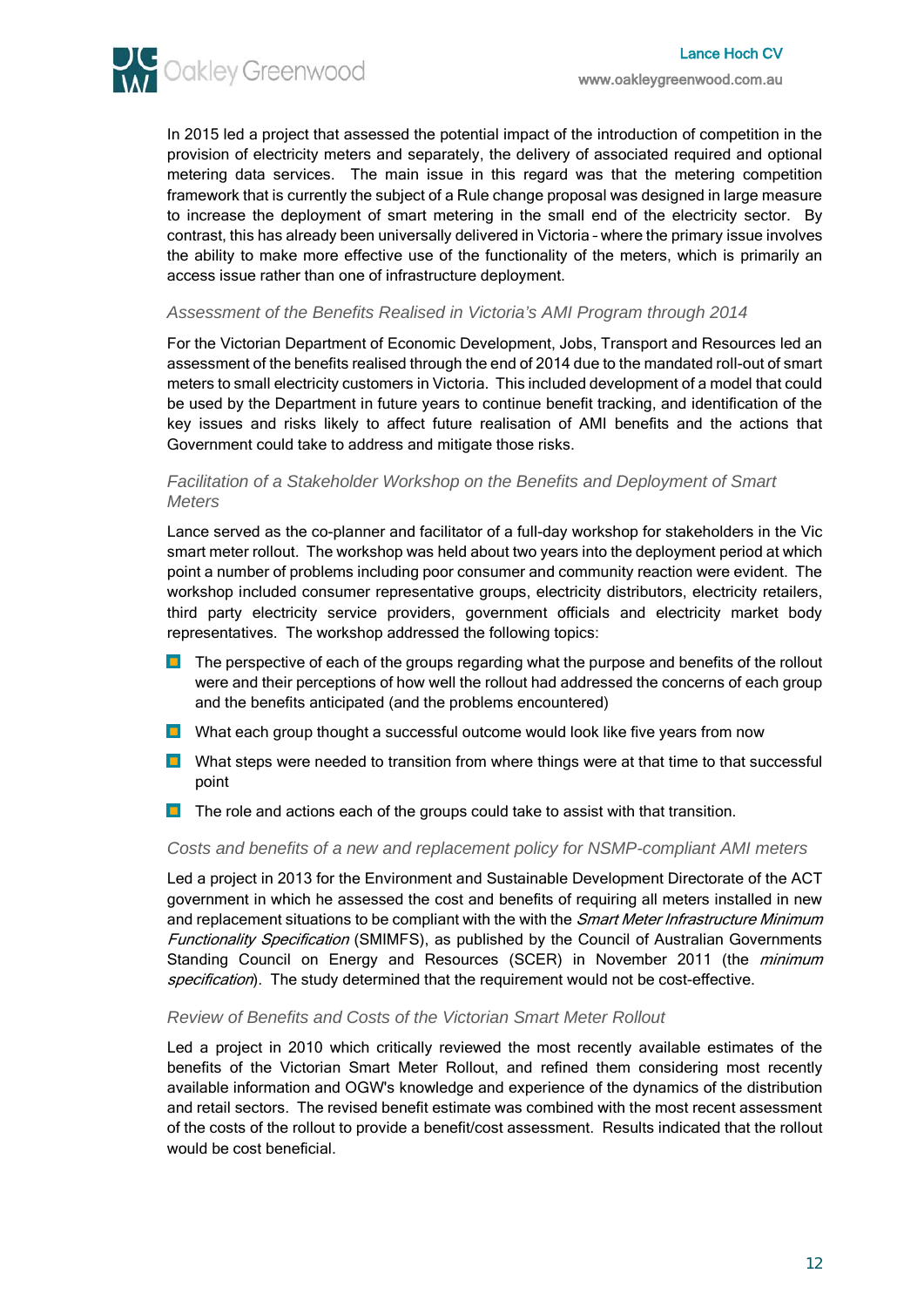

# *Assistance in Preparing the First SGSC Monitoring & Measurement Report*

Assisted Ausgrid SGSC Project management in preparing the first Monitoring and Measurement Report (MMR) for the Smart Grid, Smart City project. The MMR is a key deliverable in this \$93 million Commonwealth government funded program. The purpose of the MMR was to provide a framework for and an outline of the approach to be taken over the course of the SGSC Project for identifying, collecting, managing, analysing and reporting and disseminating the findings and results of the SGSC Project to the various audiences likely to be interested in it.

#### *Independent Assessment Panel for the Australian Commonwealth Government's Smart Grid Smart Cities Program*

Served on the 5-member panel appointed by Australia's Minister for the Environment to provide advice on the Commonwealth's Smart Grid, Smart City program which is providing A\$100 million to a consortium led by Ausgrid (formerly EnergyAustralia) to develop and operate an at-scale smart grid. A significant responsibility within this assignment was to identify the data required from the program to guide further policy development regarding smart grid deployment in Australia including the selection of candidate technologies and suitable market and regulatory arrangements.

#### *National Benefit/Cost Assessment of Smart Meters*

Played a significant role in a national study of the benefits and costs of AMI that was commissioned by Australia's Ministerial Council on Energy (MCE) in 2007-08. In that study he had the lead responsibility for assessing the impact of smart metering infrastructure on:

- **D** peak demand, spot market prices, and unserved energy in the wholesale electricity market,
- **D** capacity augmentation requirements of electricity distribution systems, and
- **q** greenhouse gas emissions.

He also played a contributing role in the portion of the MCE study that assessed the benefits that smart meters could provide to the operations of electricity distribution entities.

# *Development of a Metering Business Strategy for MACS*

Led a strategic review of MACS' metering services in 2007. The work included a review of the current operations of CLP Power's Metering Department, information gathering on world class practices for metering businesses, and the development of a set of recommendations and roadmap for their implementation by CLP Power that would be appropriate in CLP's (then) current market and regulatory environment, but that would also allow it to position the metering business, given the changes that could be expected to take place in the event that competition were to be introduced in the Hong Kong (or South China) electricity market.

The three market scenarios that were considered were: (a) revised Scheme of Control and therefore limited scope for competitive activities, (b) single buyer market structure with no franchise protection, and (c) full retail competition and unbundled network pricing. Specific recommendations were provided for improving the current operations of the Metering Department and for positioning CLP for the future.

#### *Benefits and Cost of Advanced Metering Infrastructure – Victoria Government*

Played a lead role in the two assessments of the benefits and costs of interval meters and the addition of two-way communications commissioned by the Victoria Government that led to its decision to undertake a mandated universal roll-out of the technology.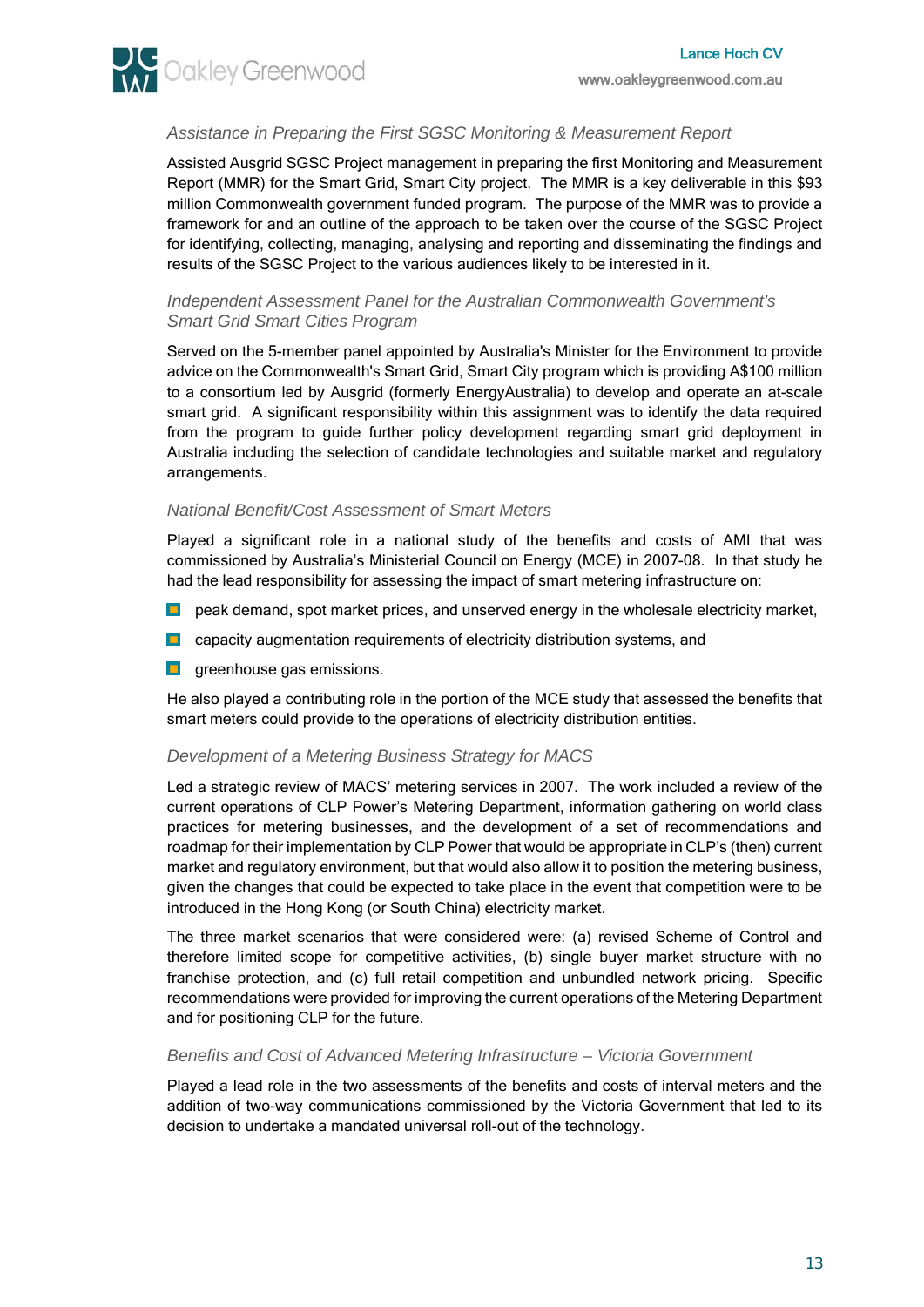**AM** Oakley Greenwood

The first study assessed the costs and benefits of a roll-out of manually read interval meters that were capable of having two-way communications functionality added later. Results suggested that benefits would significantly exceed costs, and on that basis, the Victorian government decided to mandate the deployment of interval meters for all customers on a new and replacement basis.

Subsequently, the Victorian government commissioned an assessment of the incremental benefits and costs of adding the two-way communications capabilities. Once again, benefits were found to exceed costs (though on an incremental basis), but the nature and economics of the communications technology suggested that net benefits would be maximised by undertaking the roll-out on a geographic rather than a new and replacement basis. Based on the findings, the Victorian government mandated the roll-out to be competed in a period of four years.

At present, approximately 90% of the meters have been deployed, but concerns regarding the potential difficulties that portions of the residential customer base may face in responding to the time-of-use price signals that the electricity distribution companies planned to implement using the capabilities of the new meters prompted the Victorian government to impose a temporary moratorium on the implementation of such pricing. This was lifted in June 2013, and a flexible price (TOU) opt-in tariff is now available, but has achieved only very limited take-up (less than 1% of households).

# *Design of Smart Meter Pricing Trials in Australia's Solar Cities Program*

Provided expert assistance to three consortia preparing competitive bids to secure funding from the Australian Government's A\$75m Solar Cities program. The program provided funding for mass-market rooftop photovoltaic projects, energy efficiency, 'smart' metering, innovative electricity pricing, and demand management measures for household and commercial applications.

In all cases, part of the assistance he provided was the design of trials to test retailer and customer reaction to and take-up of innovative pricing approaches made possible using smart metering, and to assess the impact of the various procuring approaches on customers' load profiles, bills and satisfaction levels.

Two of the three consortia that Lance assisted were successful in their bids.

# **Distribution and Transmission Pricing**

# *Strategic Pricing Review*

Assisted Ausgrid in developing a long-term pricing strategy that focuses on providing more costreflective prices to better signal the cost imposed by users on the network. The new pricing strategy was developed in light of (a) the availability and increasing deployment of interval metering and (b) the sale of the EnergyAustralia retail electricity and gas business with which the network business had formerly been associated. The work also involves developing a set of tariffs (both structure and price levels) that better reflect the revised pricing principles, and a transition plan that minimises price shocks in moving from the current to the new tariffs. It is expected that the new pricing principles and associated tariffs will provide significantly more costreflective prices, improved price signals for demand response, and greater certainty of recovery of required revenue.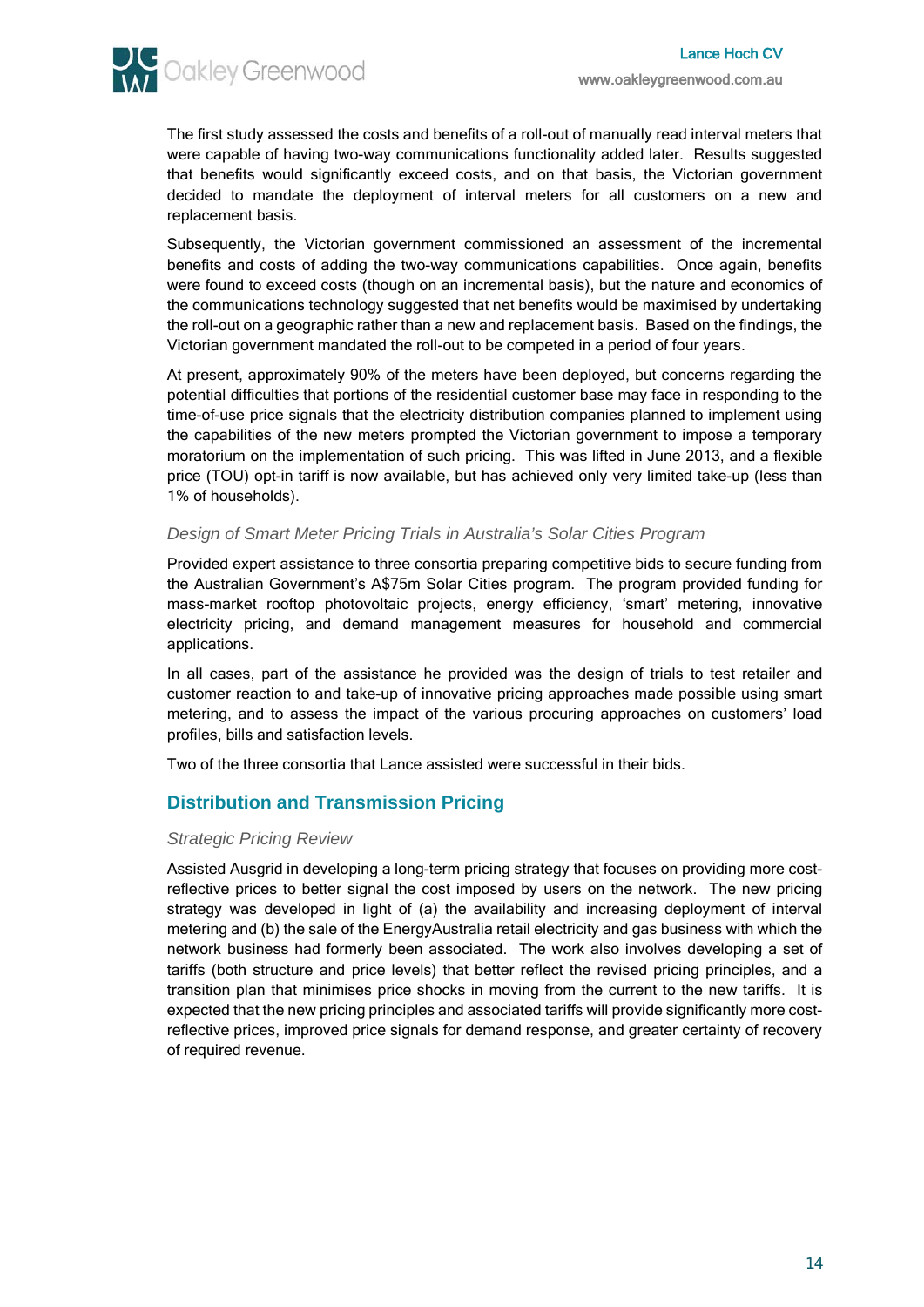

*Load Forecast for Regulatory Tariff Determination – EnergyAustralia and Integral Energy*

In separate assignments, critically reviewed the load forecasting approaches and documentation being used by EnergyAustralia and Integral Energy to support the tariff proposals in their submissions to the 2009 Regulatory Network Pricing Determination process. This included expert advice on and modelling of the relationship between their energy and demand forecasts and pricing options.

# *Load Forecast for Regulatory Revenue Determination – ElectraNet*

Currently assisting ElectraNet revise the approach it is using in its Regulatory Revenue Proposal to the AER. The assignment includes review and recommendations regarding all aspects of the load forecast, with special attention being paid to the impact of price elasticity as expressed in behavioural change and the take-up of energy efficiency and demand management measures and embedded generation, particularly from renewable energy sources.

#### *Distribution Pricing Advice – EnergyAustralia and Integral Energy (separate projects)*

Advised both Integral Energy and EnergyAustralia in NSW on the development of their pricing strategies and methodologies for their current access undertaking negotiations with the AER. This included expert advice on (a) the development of new time-of-use and dynamic pricing options and (b) the design and analysis of the pricing trials that are being undertaken by both distribution entities using a range of more dynamic, interval-metered pricing options at the residential level. The impact of these tariffs on network capex requirements and system reliability was also assessed.

# *Regulatory Strategy and Capability Development – Ergon Energy*

Played a major role in an assignment to assist Ergon Energy, which at the time was an electricity distribution/retail utility owned by the Queensland (Australia) Government, develop the capabilities and databases required to meet regulatory requirements and develop and pursue a regulatory strategy. The assignment includes the following activities:

- Assistance to Ergon Energy in assessing the requirements of the Queensland regulatory framework and its implications and for Ergon Energy;
- Investigation of the impacts of alternative pricing options available under Queensland's existing price control regime on the economic and financial viability of the company, the economic development of the region it serves, and the net disposable income of residential customers, including equity effects;
- Assessment of how different economic forms of regulation and price control might provide increased flexibility and better outcomes for Ergon and its customers;
- Development of a high-level modelling capability to allow Ergon Energy to test the impact of changes in the economic form of regulation, pricing zones, asset allocation, and customer classes on the economic and financial viability of the company, and on the distribution of cost recovery responsibility on different customer classes;
- Development of a revised tariff plan that will send more accurate (i.e., cost-reflective) price signals to and more equitably recover utility costs from the various classes of the customer base, with particular attention to the reduction of existing cross-subsidies between urban and rural customers; and
- Development of a strategy to enable Ergon Energy to present and document its case regarding the preferred form of economic regulation and associated pricing strategy to the regulator.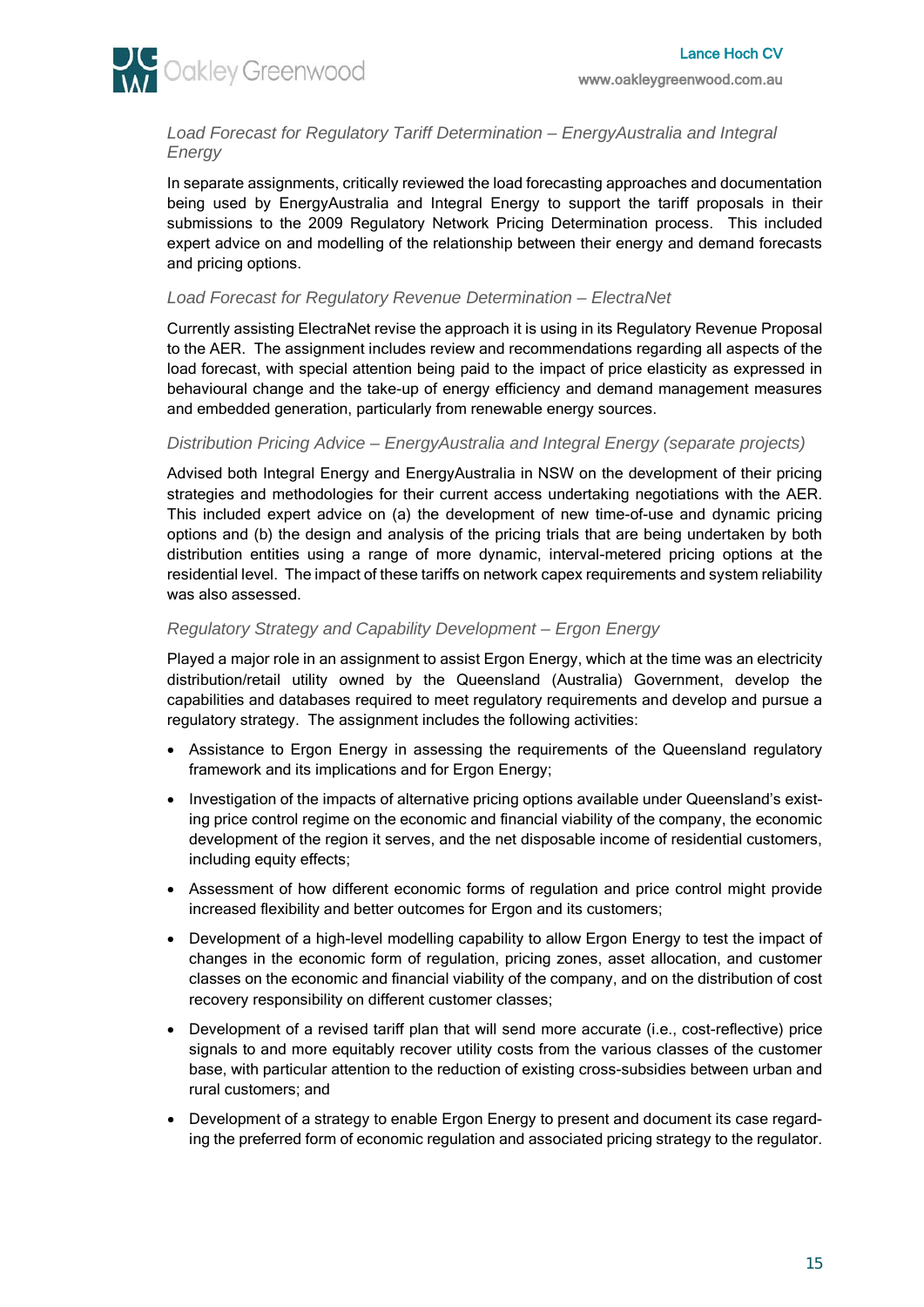# **Retail Pricing Issues**

# *Trends in Residential Retail Electricity Prices – Electricity Supply Association Australia*

Led a project investigating the trends in residential electricity prices in the five years to 2011. The specific aims of the project were to:

- $\Box$  track residential electricity prices over the last five years in major Australian capital cities;
- **L** understand trends in the cost components of residential electricity prices and their contribution to total prices;
- $\Box$  estimate the impact of government climate change and energy efficiency policies on the price of electricity for residential consumers;
- **u** understand changes in average levels of residential electricity consumption;
- **D** understand the relative impact of price and quantity effects on increases in the average household electricity bill; and
- **compare regulated retail prices with the best available market offer.**

#### *Notified Prices – Queensland Competition Authority*

Led the consulting team that advised the Queensland Competition Authority on the setting of notified prices (standard tariffs) that pertain to domestic and small residential customers who have not taken a market contract offer for the first three years following the commencement of FRC in Queensland (2007/08 through 2009/10).

The methodology mandated by the Queensland government required consideration of all components of the retail cost stack including LRMC of generation costs, estimation of electricity contract/hedging costs and settlements, all relevant market fees and costs, network charges (as a pass through), retail operating costs and net margin, and the costs of meeting government policy obligations.

# *Retail Gross and Net Margins – Ergon Energy (Retail)*

Led an assignment for Ergon Energy (Retail) that reviewed the methodology and model then being used by the Queensland government for setting retail electricity gross margins and assisted Ergon Energy in refining and documenting its views on what constituted the most appropriate structure, definitions and drivers of costs, and methods for quantifying each specific cost in order to calculate the gross margin to be included in franchise electricity tariffs.

In a parallel assignment, assisted Ergon Energy (Retail) in developing and providing a rationale for an appropriate net margin to be used in the development of retail tariffs for the residential customers it served.

# *Cost to Serve and Profitability – Ergon Energy (Retail)*

Led a project that developed a model to enable Ergon Energy (Retail) to assess cost to serve and profitability on a segmented basis. The model provided the capability to track and project gross and net margin associated with: (a) commodity sales at a customer segment level defined within geographical regions and consumption bands; and (b) other retail product and services.

# *Retail Cost Review – Synergy Energy*

Led a project team in assisting Synergy Energy in preparing submissions and responses to the WA Office of Energy's *Electricity Retail Market Review*. This included development of the costs incurred by the retailer in serving franchise customers on a cost component basis.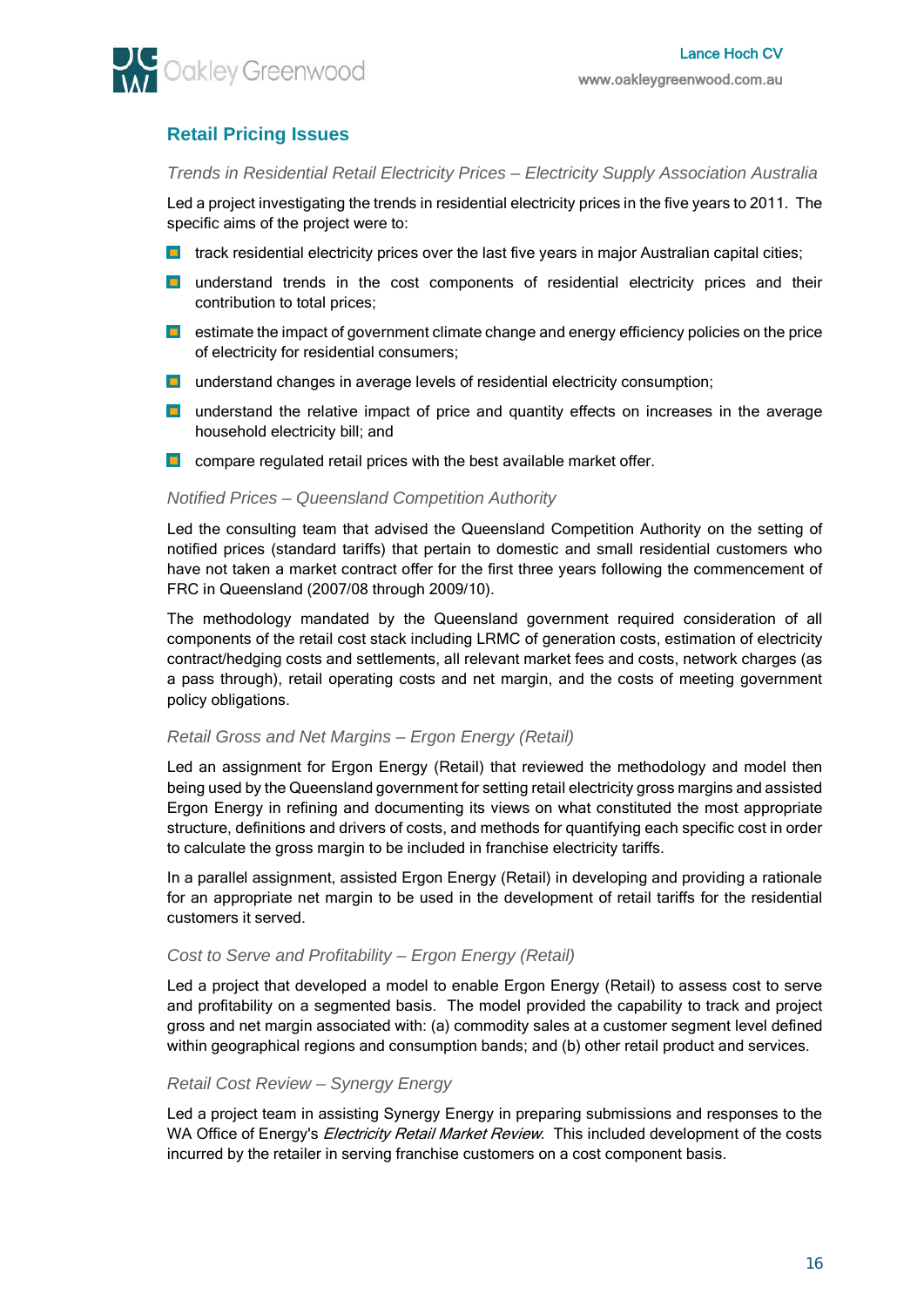

# *Wholesale Electricity Price Discovery – Synergy Energy*

Served a member of the project team that identified and discussed price discovery mechanisms that might be applicable to and assist in improving the efficiency and performance of the WA Wholesale Electricity Market (WEM).

# *Effectiveness of Retail Competition in Victoria – Australian Energy Market Commission*

Led an assignment that was part of the Australian Energy Market Commission's (AEMC) assessment of the effectiveness of retail competition in the small end of the Victorian electricity market. This assignment considered the full range of costs incurred by the Victorian retailers, by cost component, and the prices charged under the Victorian standard offers and market offers. From these, revenues and net margins were calculated for the standard offers and market contracts, and compared. Based in part on the results of this study, the AEMC found that competition had become effective at the small end of the retail electricity market in Victoria and recommended that retail cost regulation be discontinued. This recommendation was accepted by the Victorian Government.

### *Standard Tariffs – Victoria Department of Natural Resources and Environment (now Department of Primary Industry)*

Led work for the Victorian Government in setting standard tariffs for the 2001/03 and 2002/03 tariff years, and for the 2003/04 through 2006/07 tariff years. In both cases, analysis of the components of cost incurred by electricity retailers was undertaken, along with consideration of an appropriate net margin. The 2003/04 through 2006/07 study also set trigger thresholds for the reconsidering the recommended tariffs, based on the amount of variance observed in key cost components (namely, wholesale energy costs and network costs).

# *Special Power Payments – Victoria Department of Natural Resources and Environment (now Department of Primary Industry)*

The first set of standard tariffs proposed by electricity retailers in Victoria for residential and small business customers entailed significantly different increases for urban and rural customers. Lance led an assignment for then Victoria Department of Natural Resources and Environment (now Department of Primary Industry) that sought to balance the twin goals of (a) mitigating the economic and social impacts of steep electricity price increases in rural areas of the state, and (b) protecting the financial viability of the electricity companies serving those areas. The solution devised by Lance and the project team involved a transitional means for mitigating the impact of first year price increases in rural areas by providing a declining fund of Special Power Payments (drawn from general tax revenues) for rural customers.

# *Standard Offers – South Australia Independent Industry Regulator (now Essential Services Commission South Australia)*

Served as a member of the project team that reviewed the costs incurred and revenue received by AGL in serving residential customers in South Australia in 2001/02 and 2002/03 to provide input to the development of standard offers for those customers in the following years.

# *Retail Electricity Operating Costs and Net Margin – Essential Services Commission*

Assisted the Essential Services Commission (the independent regulator of the electricity industry in Victoria, Australia) in setting the first set of standard tariffs following the opening of the residential and small business customer classes to competition. The work involved researching and providing recommendations for the development of benchmarks for the operating costs and net margins to be associated with the standard tariff in Victoria.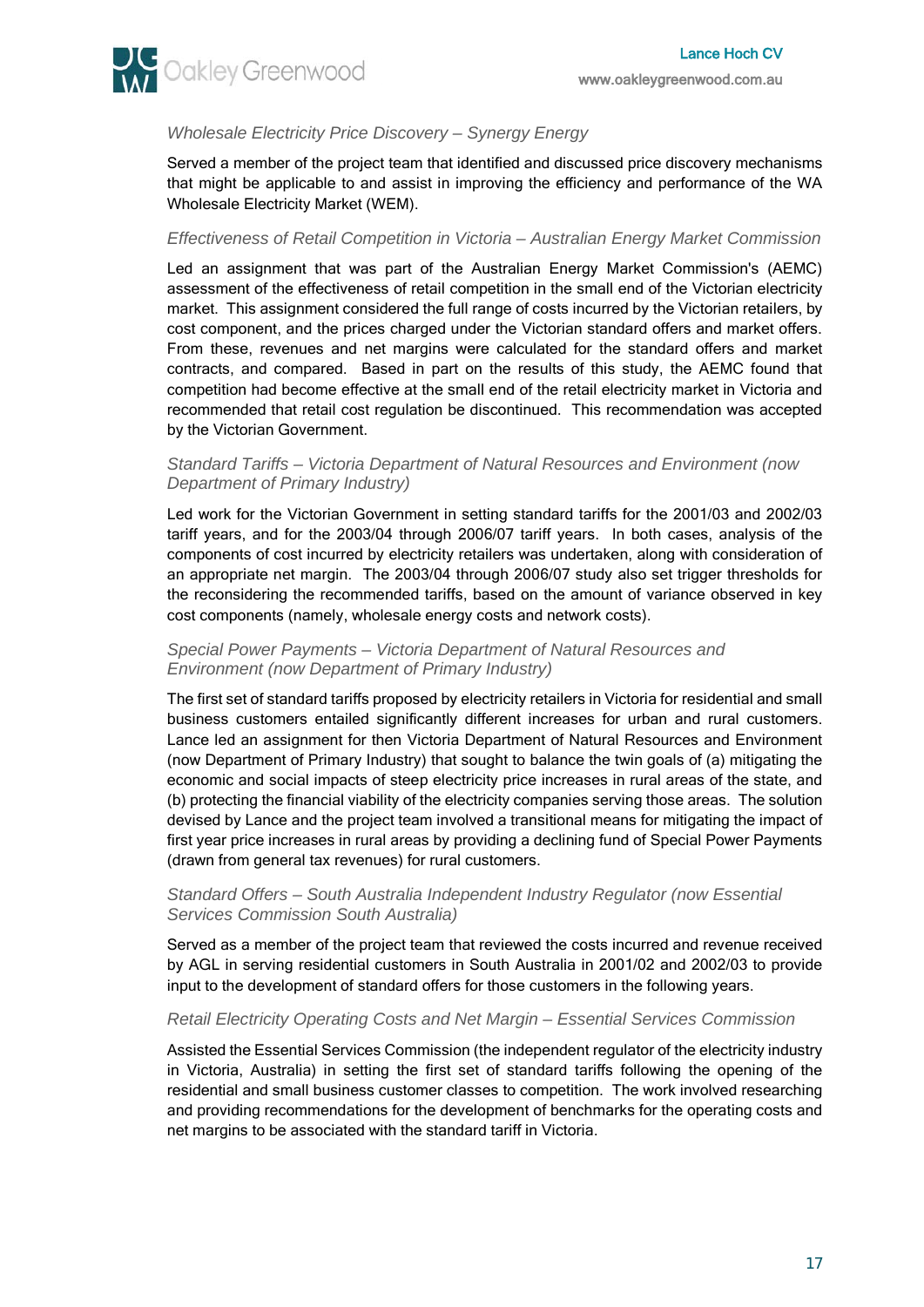

# *Restructure of the Uniform Tariff*

For the retail arm of Ergon Energy, led an effort to investigate how several of the state's Uniform Tariffs could be re-structured to make them more cost-reflective. Design criteria included the incorporation of a one year adjustment for inflation, ascending block structure, fixed monthly charges, a cap on the maximum rise allowed for particular types of customers, and revenue neutrality at the tariff level.

A spreadsheet model was built to assess the feasibility of different solutions for these design criteria, and a specific set of tariff prices and structures were proposed to the Queensland Treasury.

#### *Review of Pricing Trial Impacts*

Reviewed the results of several pricing trials that EnergyAustralia had undertaken based on the capabilities of smart meters they had installed to determine what level of pricing response the tariffs had engendered, the extent to which those impacts were statistically valid, and how they could be used in the company's demand and load forecasting on both a spatial and a system level. Pricing approaches that had been implemented and were therefore studied included an inclined block tariff (the company's default tariff), a seasonal time-of-use tariff, and a critical peak price tariff.

#### *Innovative Electricity Pricing Seminar*

Was one of the primary organisers of the first seminar to present the results of innovative pricing trials based on the capabilities provided by AMI. The seminar was presented in 2005 and featured case studies of pricing trials that had been undertaken in Australia, the US and New Zealand.

#### *Customer Acceptance of Time of Use Tariffs*

Conducted several studies for US utilities in the mid to late 1980s exploring customer acceptance issues related to time of use tariffs. He also assisted the Electricity Planning Office of Thailand in developing a set of marketing materials to promote the introduction of time of use tariffs.

# **Deregulation and Innovative Re-Regulation**

#### *Effectiveness of Retail Electricity Competition*

Assisted the AEMC in assessing the effectiveness of competition in Victoria's retail electricity market.

#### *Development of a Roadmap for the WA IMO*

Participated in brainstorming the critical and strategic issues facing the IMO in considering the further evolution of the WA electricity market. Two models were considered: a fully competitive, decentralised market model and a more regulated model that included competitive features that were appropriate to and feasible in the WA context.

#### *WA Electricity Industry Review*

Led a team of consultants that assisted Synergy in responding to the WA Office of Energy's 2007- 08 Electricity Industry Review, the objective of which was to further introduce competition and market efficiencies in the State's electricity sector, and which:

**D** reviewed the existing electricity retail tariff arrangements for their ability to meet longer-term market objectives;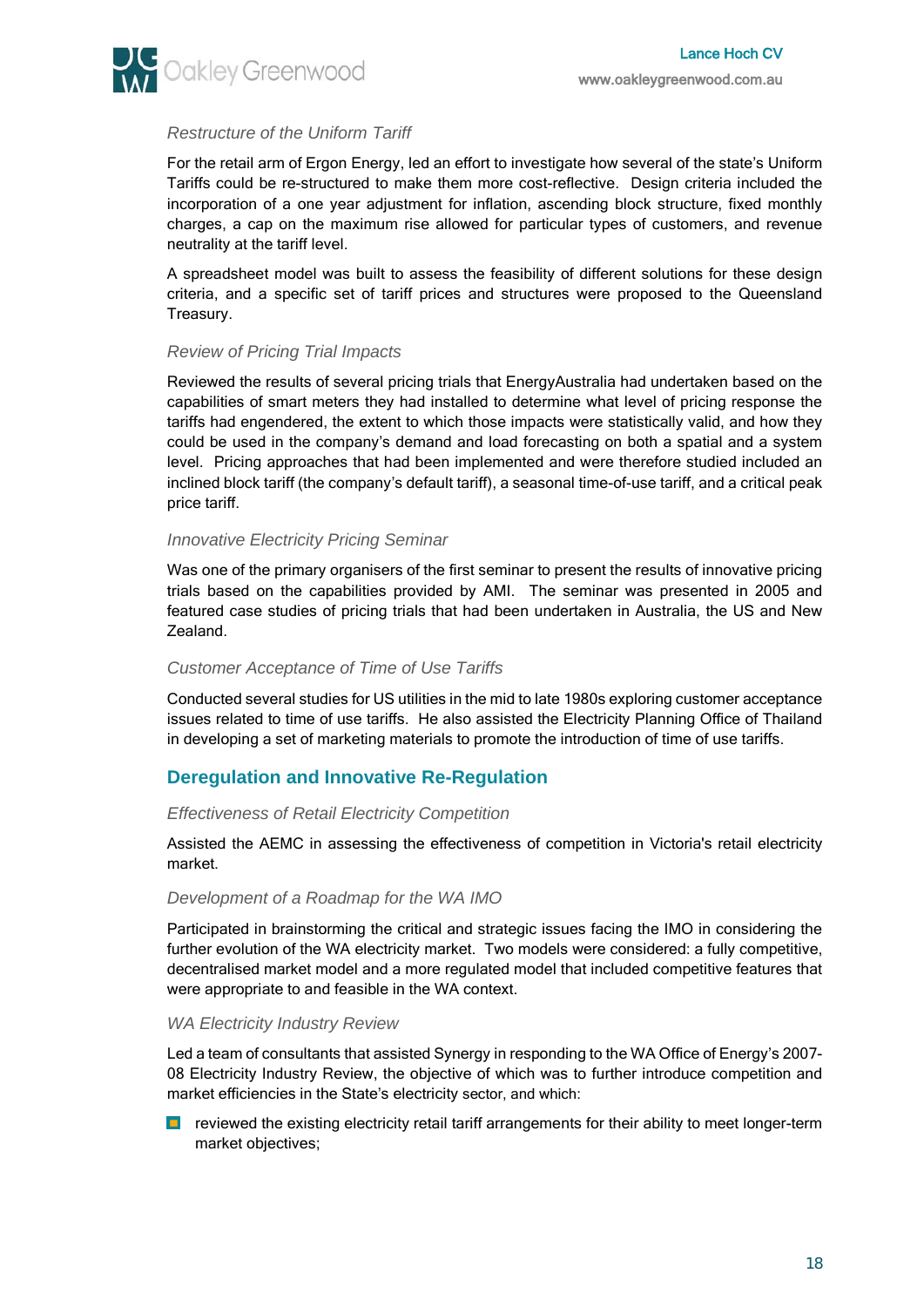

- **D** considered the timing and practical issues associated with the introduction of electricity full retail contestability (FRC) in WA; and
- **D** considered the benefits and costs and applicability of the roll out of smart meters in light of the MCE work that had considered the same topics in regard to a national roll-out.

#### *Assessment of Customer Experience in a Deregulated Electricity Market*

In a series of three syndicated studies, directed the in-depth examination of customer needs, expectations and decision-making processes, and explored the experiences of customers in all contestable electricity tranches in Victoria and New South Wales. Specific topics of the study included present contracting arrangements, decision-making processes, contract offers (including pricing arrangements and options), the bidding process and future plans.

# **Full Retail Contestability**

#### *Implementation of Full Retail Contestability*

Assisted the Energy Market Authority of Singapore in the design and implementation planning of all aspects of the introduction of full retail contestability.

# *Consideration of Full Retail Contestability*

Provided advice to the Queensland government regarding the implementation of full retail contestability. Assisted in setting up a detailed program structure, delivering a term of reference, and providing policy advice and guidance to the Steering Committee and a set of three Working Groups, the establishment of which formed an important part of the project delivery strategy. Also assisted working group members in the development of a paper on alternative profiling options for customer electricity consumption measurement and calculation for the mass market.

#### *Contestability for Residential and Other Low Use Electricity Customers*

Directed a project for the Independent Pricing and Regulatory Tribunal of New South Wales that investigated a range of issues concerning metering and settlement in the contestable domestic market. These included:

- **Metering versus load profiling;**
- **Market design issues and costs;**
- $\Box$  Customer inertia and incumbent advantage;
- **B** Social and regulatory issues; and
- **D** Costs and benefits of competition.

The report was used as an input to a stakeholder seminar run by IPART, and received a significant amount of attention and support from the electricity retailers.

#### *Metering and Settlement Issues for the Mass Market*

Assisted Energex in investigating the relative advantages and disadvantages that different metering and settlement systems presented to the organisation. An alternative that had not been developed or investigated previously was identified as having potential merit, and Energex subsequently presented this approach to the relevant ESAA group for consideration. The approach involved dynamic sampling of second tier retail customers, and offered many advantages compared to other approaches that were then current in the market.